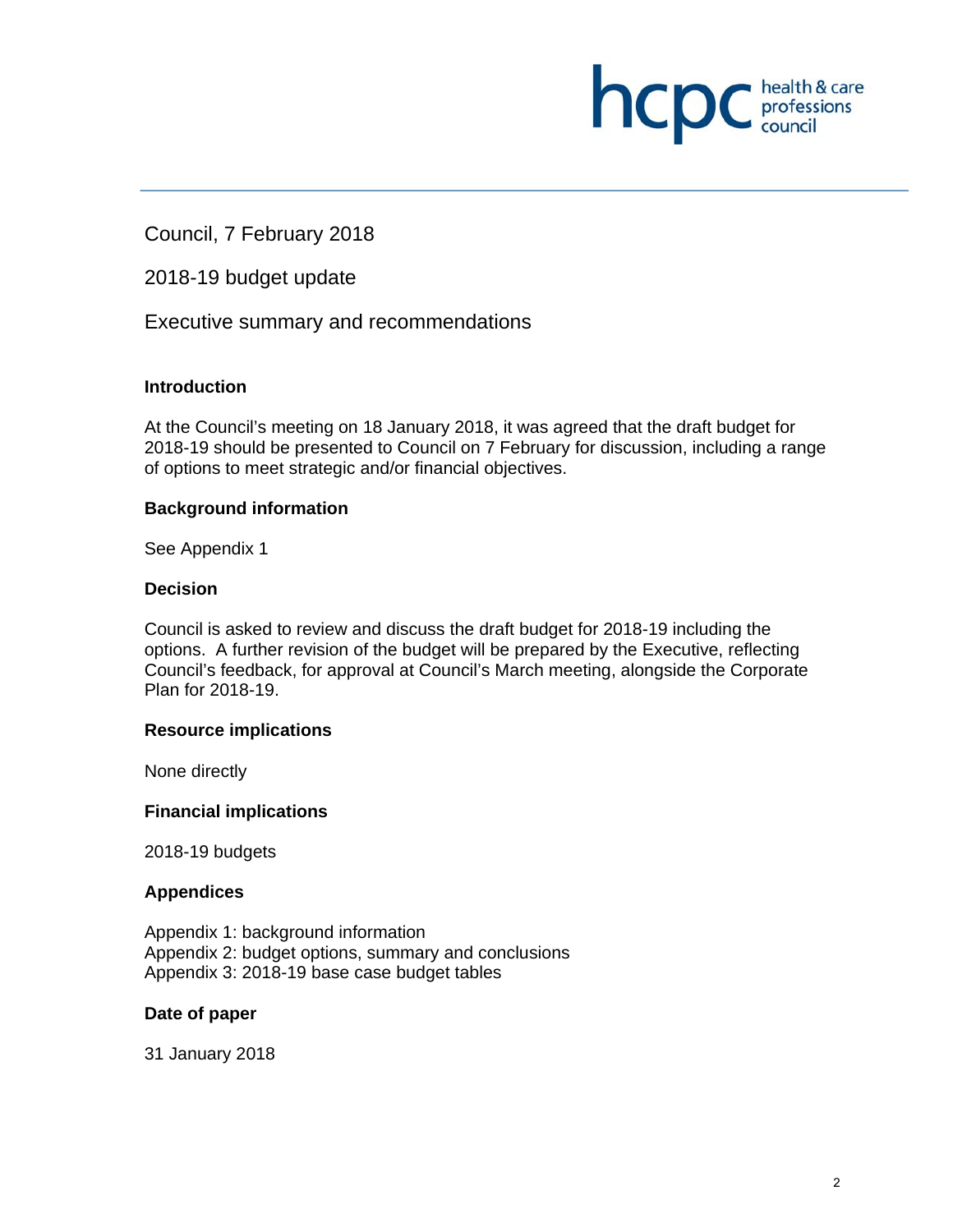## **Appendix 1: background information**

## **1. Process**

- 1.1. The base case budget in Appendix 3 is the draft budget presented to Audit Committee on 17 January, updated for the following changes:
	- Income increased by £48k reflecting the updated registrant forecast, using actual registrant numbers to 31 December 2017;
	- The PSA levy for 2018-19 has been increased by £34k to match the invoice recently received. The increase over the initial estimate is because our share of the total number of professionals regulated by PSA-regulated bodies has increased slightly; and
	- An additional £173k was included in the Operations department budget to deliver projects. However that adjustment was found to be miscalculated, and should have been £130k more. Rather than redo all the tables, the extra £130k is included in the reconciliation at the end of Appendix 2
- 1.2. EMT are scheduled to meet on 2 February. That meeting was planned to agree the further revisions to the budget needed to reach a position the Executive could recommend to Council in March, taking into account the feedback from the Audit Committee.
- 1.3. That meeting comes too late to feed into the drafting of this paper, but this paper will be discussed by the Executive on 2 February, and the Executive's feedback can be considered at the Council meeting on 7 February.
- 1.4. A further version of the budget will be prepared for the Council's approval in March, including feedback from the 7 February meeting, and an update to payroll budgets based on the recommendations of the Remuneration Committee.
- 1.5. Further updates of the budget may be required during 2018-19, for example as a consequence of government decisions on the regulation of physician associates, or new information on the planned transfer of social workers in England to Social Work England.

## **2. Reserves**

- 2.1. Although we have achieved small operating surpluses every year from 2010-11 onwards, our reserves are still low in comparison with other regulators or other comparable not for profit organisations. Our free reserves (that is, reserves that are not tied up in fixed assets) are negative, and have decreased during 2017-18 due to our expenditure on the 186 KPR refurbishment and other capital projects.
- 2.2. We are able to operate with low reserves and negative free reserves because of the requirement for registrants to pay their fees in advance, which ensures that we have positive cash flow and large cash balances.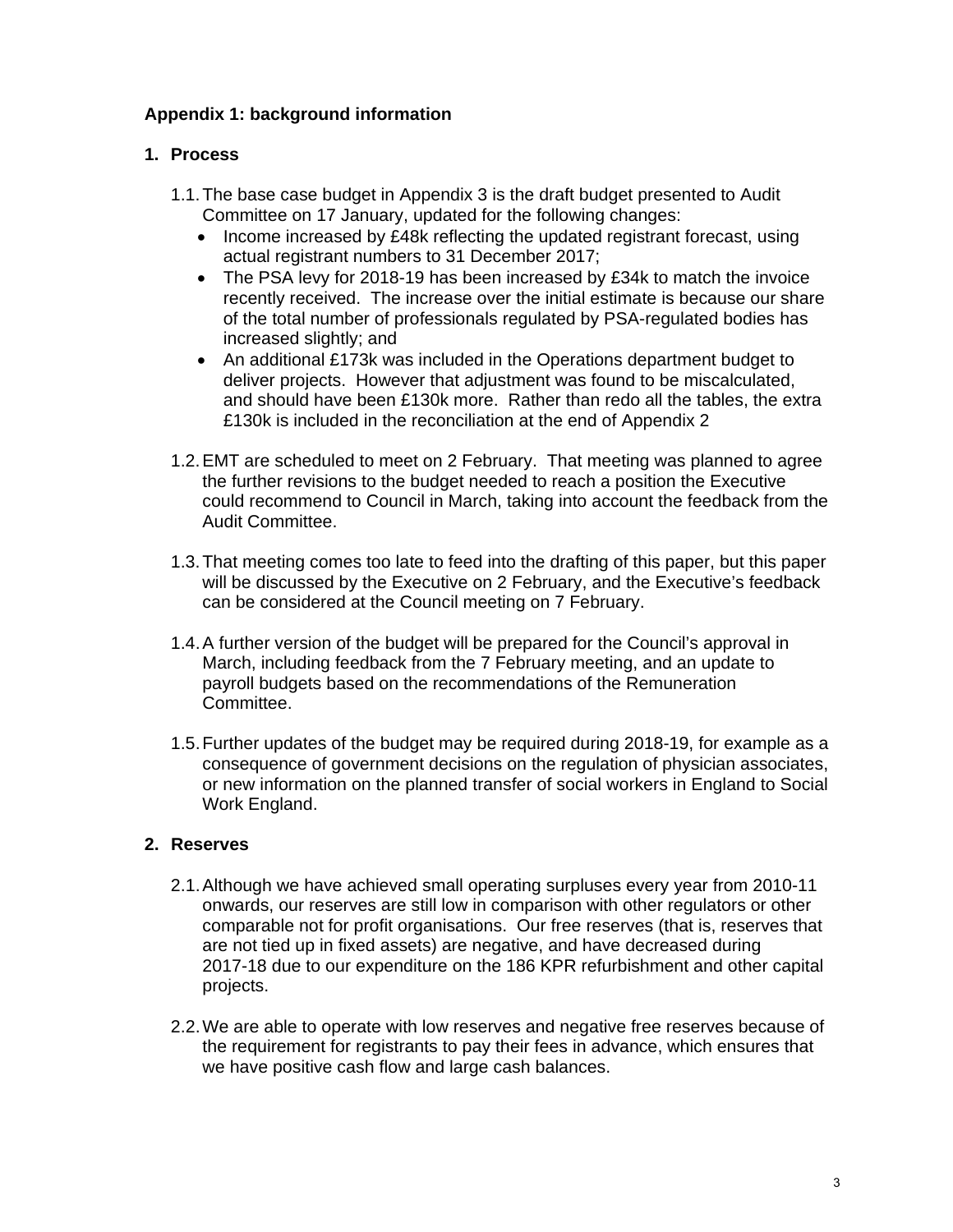2.3. Our reserves policy<sup>1</sup> aims to ensure HCPC's financial sustainability, and financial fairness between current and future registrants. The policy sets a target range of free reserves which is considered to balance those two objectives. Our projected free reserves at 31 March 2018 are negative 1.3 months operating costs, around the middle of the target range. Increasing our free reserves is therefore consistent with the reserves policy and is a valid objective, subject to our overarching objective of public protection.

### **3. Transfer of social workers to Social Work England**

- 3.1. Provided the necessary secondary legislation is approved by Parliament in time, we expect the transfer of regulation of social workers to SWE to take place on 1 September 2019. On this basis our fee income will be unaffected during 2018-19. Our expenditure may well be affected by the costs of preparation for the transfer, but the government has agreed to the principle that any such costs would be reimbursed so that they do not fall on our remaining registrants. We can therefore assume that the transfer of social workers to SWE will have no net effect on the budget for 2018-19.
- 3.2. As has been set out in previous iterations of the 5 year plan, the transfer will have a substantial effect on our finances after the transfer date. One of the projects planned for 2018-19 is a review of our cost base and the expected impact of the transfer of social workers, building on the work done in 2016 when the creation of SWE was first announced. This project is planned to produce a report for Council in July, to enable Council to decide whether to consult on an increase in HCPC fees, including the option of removing the graduate discount.

#### **4. Base case**

- 4.1. The base case budget shows a deficit of £256k, or 0.7% of operating costs. This budget reflects our previous approach to budget setting, which is
	- Bottom up, and iterative;
	- Based on forecast activity and unit costs where applicable;
	- Cautious in relation to the costs of major projects; and
	- Does not presume any bank interest receivable.
- 4.2. That approach will tend to lead to HCPC's actual financial results<sup>2</sup> being better than budget.

|                         | 2014-15<br>£000 | 2015-16<br>£000 | 2016-17<br>£000 | 2017-18<br>(forecast)<br>£000 |
|-------------------------|-----------------|-----------------|-----------------|-------------------------------|
| <b>Budgeted result</b>  | (95)            | (1,522)         | (298)           | (349                          |
| <b>Actual result</b>    | 441             | 414             | 285             |                               |
| Amount better / (worse) |                 |                 |                 |                               |
| than budget             | 536             | 1,936           | 583             | 347                           |

 

<sup>&</sup>lt;sup>1</sup> <u>http://www.hcpc-uk.org/assets/documents/100053BCEnc12-ReservesPolicy.pdf</u><br><sup>2</sup> Excluding property revaluations and impairments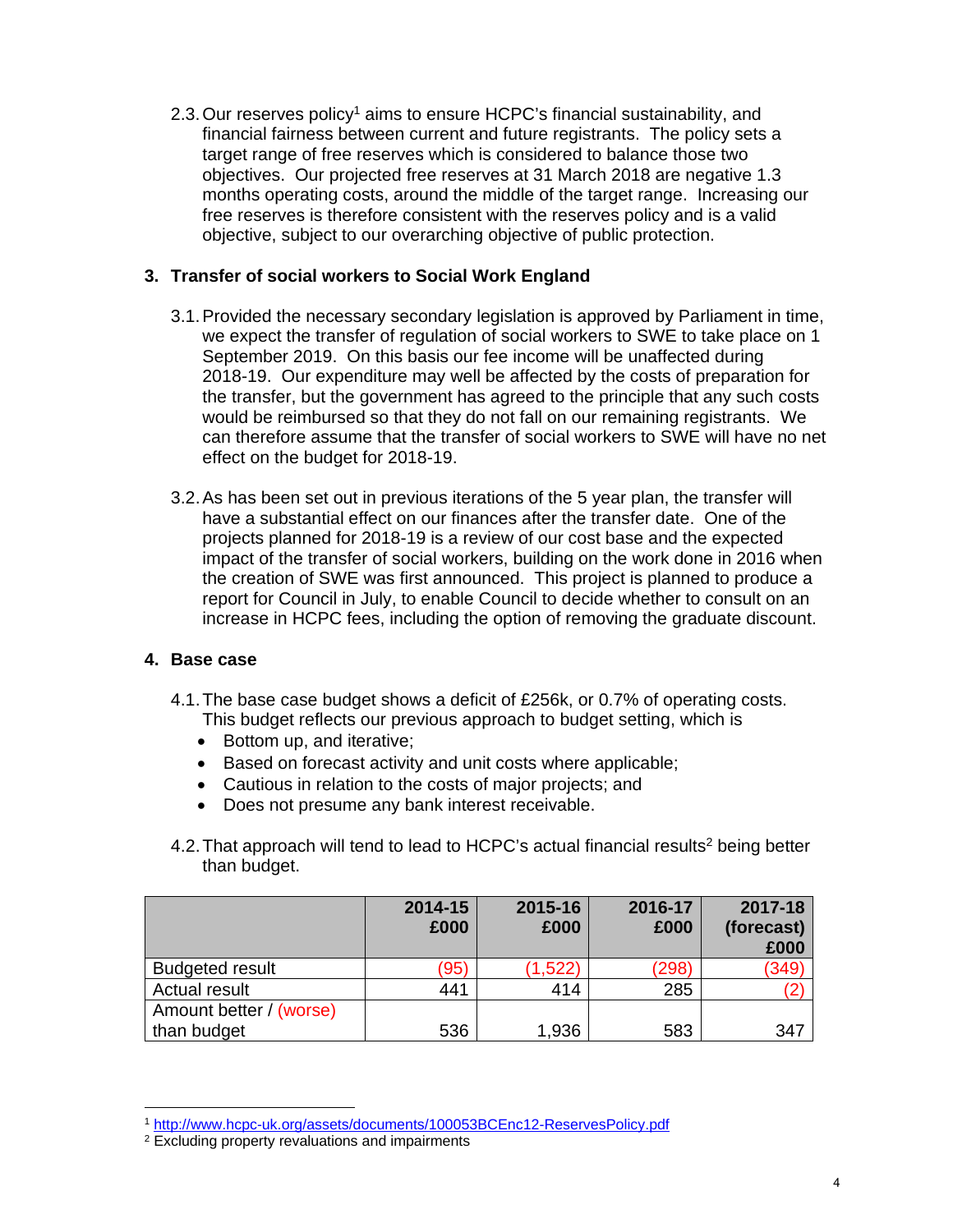4.3. Therefore the base case budget, subject to the adjustments that would normally happen prior to finalisation in March, would be expected to lead to a financial result of approximately break even in 2018-19.

## **5. Options**

- 5.1. The Audit Committee and Council have given a clear steer that costs should be contained or reduced, so each of the alternative options to the base case produce an expected smaller deficit/larger surplus.
- 5.2. Total expenditure in the base case budget is £34.9m and the Fitness to Practise department makes up £15.4m / 44% of the total.
- 5.3. None of the options reduce the budget of the Fitness to Practise Department. Given that in the PSA's performance audit for 2016-17, we failed 6 of the standards for fitness to practise, and that addressing those failings was identified as a key priority in Council's discussion about the corporate plan, maintaining or even increasing the resources of the Fitness to Practise department seems to be essential.
- 5.4. There are several other significant budget lines which are either uncontrollable, fixed or demand led, so have not been reduced in any of the options:
	- The PSA levy £0.9m / 3% of the base case budget;
	- Software licence fees £1.0m / 3%;
	- Rent, rates, utilities and other uncontrollable/fixed non-payroll costs £1.5m / 4%;
	- Depreciation £1m / 3%; and
	- Partners' fees and expenses for Education and Registration direct regulatory activities - £1.1m / 3%.
- 5.5. The combined total of the FTP budget and these other uncontrollable and/or demand led costs is £20.9m, 60% of the base case budget. The remaining £14.0m / 40% of the budget is controllable. However, a target budget surplus expressed as a percentage of total expenditure becomes a much larger percentage of controllable expenditure: for example 5% of £34.9m total expenditure is £1.74m, but that £1.74m is 12.5% of the controllable £14.0m.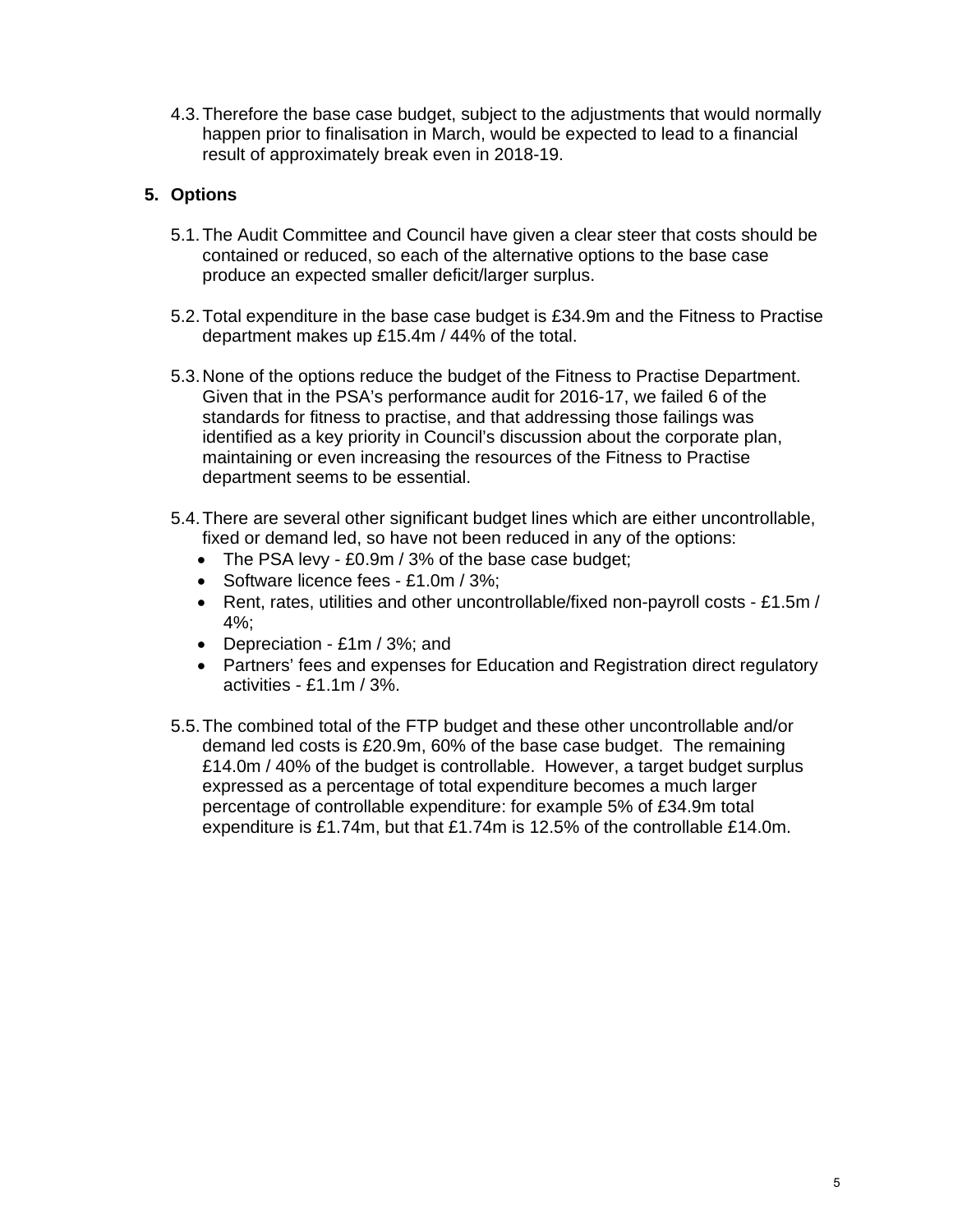

- 5.6. The main elements within the controllable part of our budget are salaries, projects costs, repairs and maintenance, postage printing and stationery, and professional advice.
- 5.7. Council and Audit Committee's reviews of costs has focused on budget lines that may be seen as discretionary and/or containing scope for process improvements. Those are addressed in the following table.

| <b>Line item</b>                          | 2018-19<br>base case<br>budget<br>£000 | Cost drivers; steps taken or planned to manage the<br>cost                                                                                                                                                                                                                                                                                                                                                                                                                                                                                                                                                                                                                                                                                                                                                                                                              |
|-------------------------------------------|----------------------------------------|-------------------------------------------------------------------------------------------------------------------------------------------------------------------------------------------------------------------------------------------------------------------------------------------------------------------------------------------------------------------------------------------------------------------------------------------------------------------------------------------------------------------------------------------------------------------------------------------------------------------------------------------------------------------------------------------------------------------------------------------------------------------------------------------------------------------------------------------------------------------------|
| Printing,<br>postage<br>and<br>stationery | 975                                    | Aggregate PP&S was £1,172k in 2014-15, or £3.54 per<br>registrant. It was £1,244k in 2015-16, £1,176k in 2016-<br>17 and is forecast to be £988k in 2017-18. The budget of<br>£975k for 2018-19 is £2.59 for each of the 376,000<br>registrants forecast at 31 March 2019. At the 2014-15<br>cost per registrant, the 2018-19 budget would be<br>£1,332k, so the annual efficiency gain is £357k.<br>We have achieved these savings by a combination of<br>reducing letters and enclosures sent to registrants where<br>appropriate, and price savings via moving to the printing<br>framework agreement.<br>£438k of the 2018-19 budget is printing and mailing in<br>the Registration department. £237k of the budget is<br>printing of FTP bundles, and part of the £190k postage<br>budget in Office Services is delivering FTP bundles to<br>hearing participants. |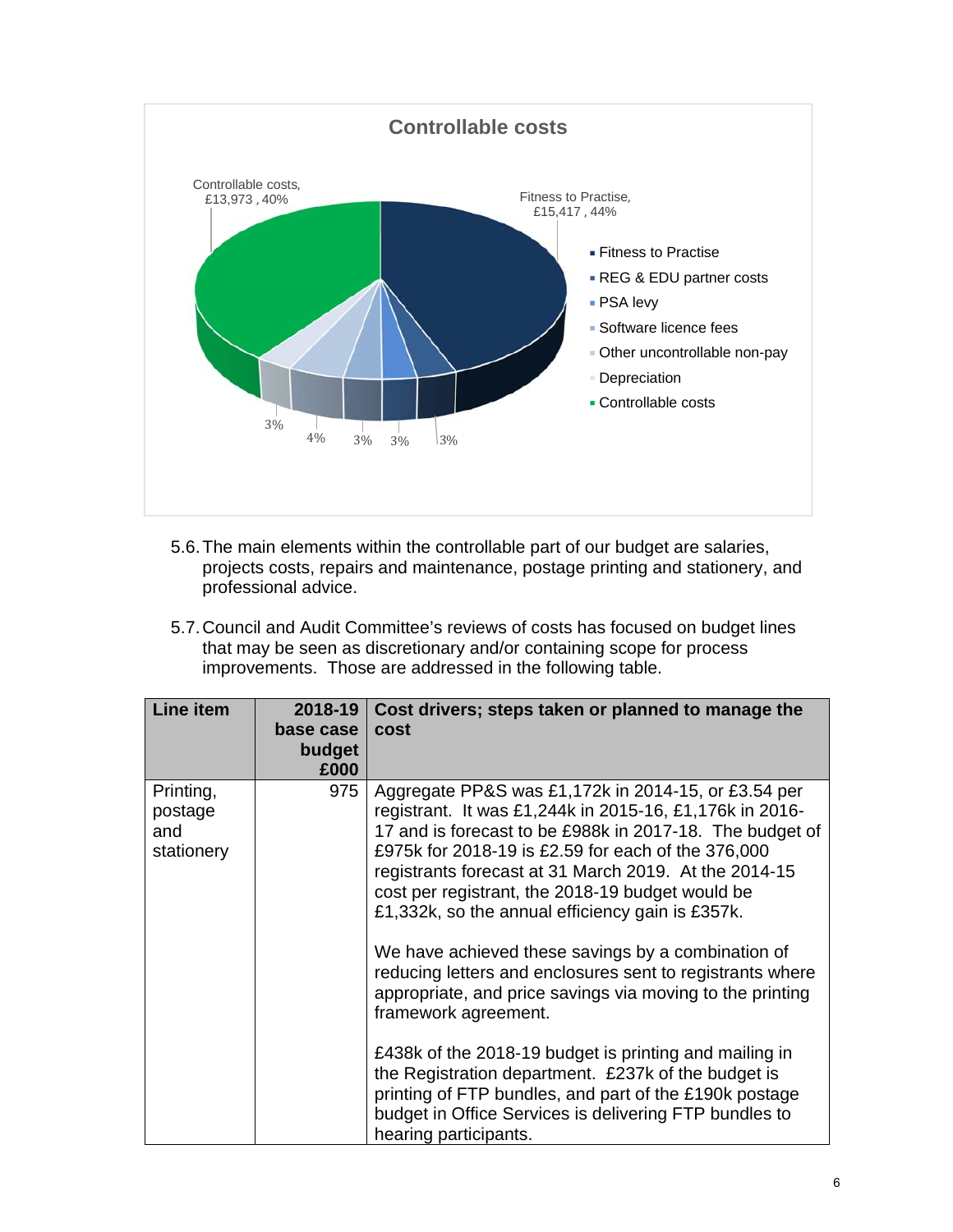| <b>Line item</b>                 | 2018-19<br>base case<br>budget<br>£000 | Cost drivers; steps taken or planned to manage the<br>cost                                                                                                                                                                                                                                                                                                                                                                                                                                                 |
|----------------------------------|----------------------------------------|------------------------------------------------------------------------------------------------------------------------------------------------------------------------------------------------------------------------------------------------------------------------------------------------------------------------------------------------------------------------------------------------------------------------------------------------------------------------------------------------------------|
|                                  |                                        | Scope for further savings in Registration printing and<br>mailing is limited because our legislation requires us to<br>write to registrants (rather than email) with regulatory<br>notices.                                                                                                                                                                                                                                                                                                                |
|                                  |                                        | We have just moved the FTP bundle printing contract<br>onto the government framework agreement. Process<br>savings and price savings are expected from the new<br>contract, and are reflected within the budget, but the full<br>extent of the savings is uncertain until the contract goes<br>live.                                                                                                                                                                                                       |
|                                  |                                        | HCPC is largely paperless in its internal processes -<br>recent changes include the use of ipads for Council,<br>Committee and EMT papers.                                                                                                                                                                                                                                                                                                                                                                 |
| Room hire                        | 292                                    | Room hire costs were incurred in previous years for<br>internal, administrative meetings due to the lack of<br>meeting rooms while 186 KPR was being refurbished,<br>but the 2018-19 room hire budget is almost entirely for<br>FTP hearings.                                                                                                                                                                                                                                                              |
|                                  |                                        | £268k of the 2018-19 budget is room hire for FTP<br>hearings that are held away from 405 Kennington Road.<br>We are required to hold hearings for registrants living in<br>Wales, Scotland or Northern Ireland in their home<br>countries. We also hold hearings in other parts of<br>England when it would be unreasonable to require<br>participants to travel to London. £64k of the £268k is for<br>venue hire in London, for instances when there is<br>insufficient capacity in 405 Kennington Road. |
|                                  |                                        | The FTP costing model assumes 15% of all hearings will<br>be held outside London, and 5% of hearings will be held<br>in London but not at 405 Kennington Road. It assumes a<br>cost per day of £750 outside London and £1,000 per day<br>in London.                                                                                                                                                                                                                                                        |
| <b>Travel and</b><br>subsistence | 1,485                                  | Partners' travel, accommodation and subsistence<br>(including FTP partners) is forecast to be £1,370k in<br>2017-18 and budgeted at £1,289k for 2018-19.<br>Employee travel is budgeted at £195k and is mainly<br>travel to hearings, education visits and events.                                                                                                                                                                                                                                         |
|                                  |                                        | We have contained travel costs through requiring the use<br>of the Click Travel Management contract and agreeing<br>room rates with preferred hotels that are significantly<br>below the limits in the travel policy. Travel and                                                                                                                                                                                                                                                                           |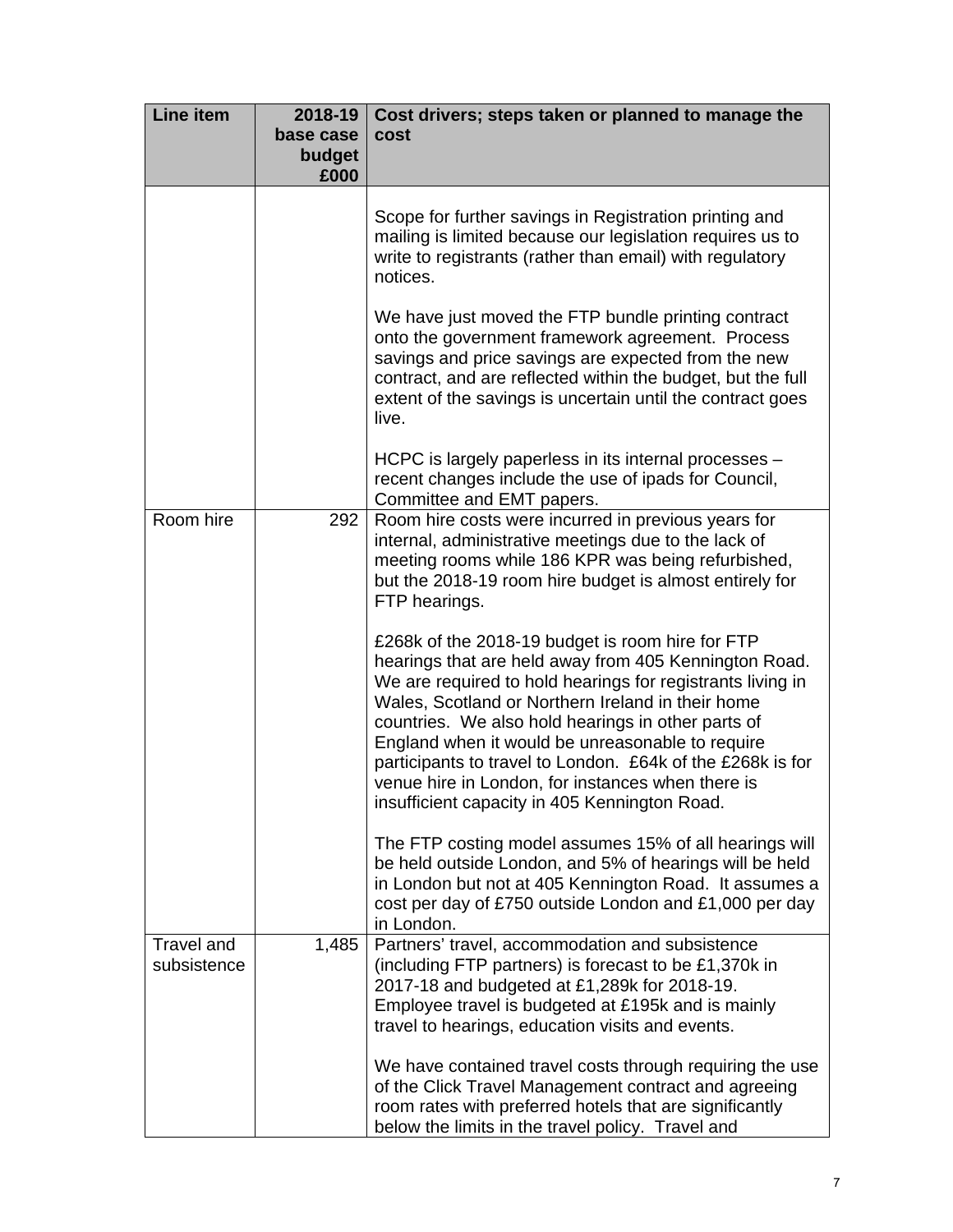| <b>Line item</b>               | 2018-19<br>base case | Cost drivers; steps taken or planned to manage the<br>cost                                                                                                                                                                                                                                                                                                                                                                                                    |
|--------------------------------|----------------------|---------------------------------------------------------------------------------------------------------------------------------------------------------------------------------------------------------------------------------------------------------------------------------------------------------------------------------------------------------------------------------------------------------------------------------------------------------------|
|                                | budget<br>£000       |                                                                                                                                                                                                                                                                                                                                                                                                                                                               |
|                                |                      | subsistence allowances have not been increased since<br>January 2014                                                                                                                                                                                                                                                                                                                                                                                          |
| Temporary<br>staff             | 295                  | Temporary staff costs are forecast to be £831k in 2017-<br>18, but were budgeted at £194k in 2017-18.                                                                                                                                                                                                                                                                                                                                                         |
|                                |                      | Temporary staff are more expensive and less effective<br>than permanent employees so we do not plan to use<br>them other than to cover particular peaks in workload.<br>We aim to operate at full complement and we will over-<br>recruit to posts with high turnover in order to keep<br>complement at a high average. In line with this<br>approach, we budget for full complement, and only<br>budget for temporary staff at identified peaks in workload. |
|                                |                      | In 2017-18, we have not been able to keep up with<br>increasing turnover and have had to use temporary staff.<br>Despite taking measures to improve recruitment and<br>retention, if this trend continues, we are likely to have to<br>continue to use temporary staff in 2018-19 and the 2018-<br>19 budget for temporary staff is likely to be overspent,<br>but with an offsetting underspend on the permanent<br>salary budget.                           |
| Legal<br>advice<br>outside FTP | 162                  | The total of the line item budgets for legal advice, legal<br>costs and legal expenses (but not FTP case preparation<br>and presentation) is £1,004k, of which £842k is within<br>FTP and covers High Court cases and other work<br>undertaken by Bircham Dyson Bell on FTP matters.                                                                                                                                                                          |
|                                |                      | The £162k that is legal advice outside FTP includes £46k<br>in Registration, £34k for the Chief Exec, £16k in<br>Secretariat, £30k in HR, £12k in Partners, £9k in Policy.<br>Per option 7 in appendix 2, we propose an approach of<br>requiring all requests for legal advice to be signed off by<br>the CEO, which we expect would save £25k                                                                                                                |
| Training                       | 407                  | Reductions in this line are proposed as option 1 in<br>appendix 2.                                                                                                                                                                                                                                                                                                                                                                                            |
|                                |                      | A centralised L&D budget would facilitate measurement<br>of impact of learning interventions across the<br>organisation. A range of quantitative and qualitative<br>measures will be developed during 2018-19                                                                                                                                                                                                                                                 |
| Other<br>professional<br>fees  | 183                  | This includes £95k in HR for all employee survey, moving<br>HR files online, and contracted out payroll; £35k in Office<br>Services for specialist advice eg on security systems;<br>£14k in Finance for property valuation and support with<br>reporting and modelling                                                                                                                                                                                       |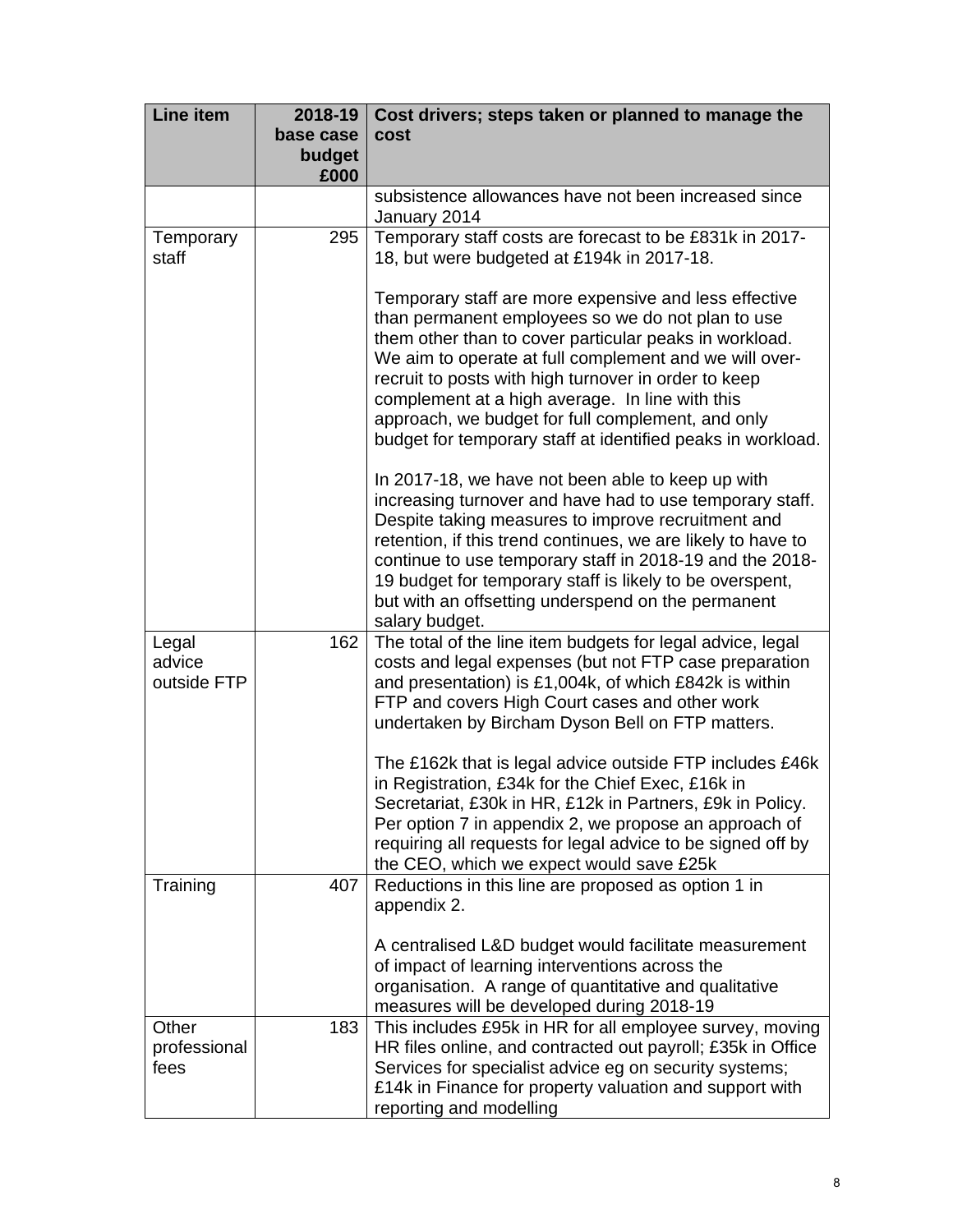| <b>Line item</b>         | 2018-19<br>base case<br>budget<br>£000 | Cost drivers; steps taken or planned to manage the<br>cost                                                                                                                                                                                                                                                                                                                                                                                                                                                                                                                                         |
|--------------------------|----------------------------------------|----------------------------------------------------------------------------------------------------------------------------------------------------------------------------------------------------------------------------------------------------------------------------------------------------------------------------------------------------------------------------------------------------------------------------------------------------------------------------------------------------------------------------------------------------------------------------------------------------|
| Catering                 | 196                                    | This includes sandwich lunches for FTP hearings,<br>Registration assessor days and Council and Committee<br>meetings. In 2018-19, the budget includes an allowance<br>for the presumed subsidy for the employee canteen in<br>186 KPR. Option 11 in appendix 2, which the Executive<br>does not recommend, would reduce this budget by £96k<br>by dropping the plan for the employee canteen                                                                                                                                                                                                       |
| Apprentice-<br>ship levy | 51                                     | Apprenticeships are a key work-plan priority for HR in<br>2018-19.<br>The following broad plan has been delayed due to<br>change management work, but will start from April 2018:<br>Align apprenticeships with the corporate plan<br>Undertake targeted skills audits in those parts of<br>$\bullet$<br>the organisation where there is a strong case to<br>create apprenticeships<br>Identify suitable providers/partners to inform<br>$\bullet$<br>standards and training outcomes<br>Decide on measures of success, and establish the<br>$\bullet$<br>extent to which the levy can be recouped |

#### **Extra resources for Fitness to Practise**

- 5.8. The base case budget maintains the increase of 7 in the FTE complement of Fitness to Practise that EMT agreed at the month 6 reforecast. At their meeting on 17 January, the Audit Committee asked for more information on the expected benefits of the additional resources.
- 5.9. The additional resources will address the issues raised in the PSA's 2016-17 performance review by:
	- Providing capacity to drive improvements in the quality of our investigations and robustness case closure decisions against our Standard of Acceptance whilst maintaining the timely progression of cases through the FTP process;
	- Reducing the size of the case teams within investigations to enable Case Team Managers to provide better support, guidance and oversight of their case teams with a focus on case prioritisation and progression;
	- Enabling more rigorous processes for reviewing cases after the Investigating Committee makes a "case to answer" decision and before external solicitors are instructed, to reduce the time and cost taken for a case to be prepared for final hearing;
	- Providing capacity within the FTP quality compliance team to support the impact measurement and evaluation of improvement activities, whilst maintaining ongoing business critical compliance activities; and
	- Mitigating the impact of employee turnover, in particular in the case manager role, by reducing the reliance on temporary staff to backfill vacancies when they arise.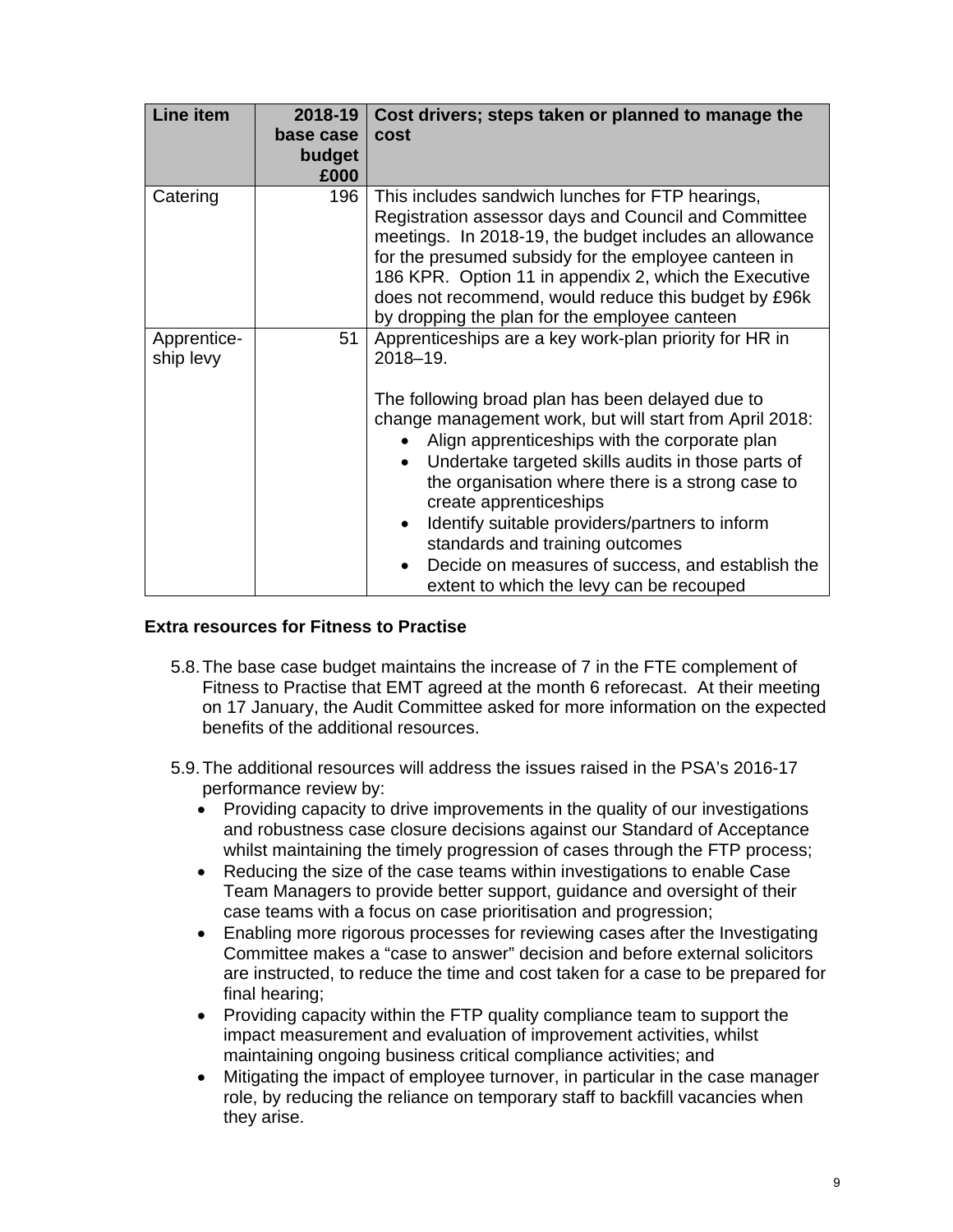## **Appendix 2: budget options**

The budget reductions that could be made, together with a brief description of the associated risks, include the following:

| <b>Dept</b>                  | Line item                                               | <b>Description</b>                                                                                                                                                                                                                                                                                                                                                                                      | £000 | <b>Risks</b>                                                                                                                                                                                                                                                                                        |
|------------------------------|---------------------------------------------------------|---------------------------------------------------------------------------------------------------------------------------------------------------------------------------------------------------------------------------------------------------------------------------------------------------------------------------------------------------------------------------------------------------------|------|-----------------------------------------------------------------------------------------------------------------------------------------------------------------------------------------------------------------------------------------------------------------------------------------------------|
| 1. Human<br><b>Resources</b> | Training                                                | The base case budget includes a total of £407k for<br>training, of which £238k was for individual or team                                                                                                                                                                                                                                                                                               | 55   | Improved training is part of our<br>career development approach,                                                                                                                                                                                                                                    |
|                              |                                                         | training, and £169k was central training courses                                                                                                                                                                                                                                                                                                                                                        |      | responding to concerns in the 2016                                                                                                                                                                                                                                                                  |
|                              |                                                         | and events. In 2017-18 per the month 9 forecast,<br>total training costs are expected to be £427k, of                                                                                                                                                                                                                                                                                                   |      | all employee survey, and aiming to<br>improve retention. Cutting training                                                                                                                                                                                                                           |
|                              |                                                         | which £219k is central training and £208k is team                                                                                                                                                                                                                                                                                                                                                       |      | may reduce employee engagement                                                                                                                                                                                                                                                                      |
|                              |                                                         | budgets. The allocation per head for<br>individual/team training could be reduced, eg to                                                                                                                                                                                                                                                                                                                |      | and contribute to employee<br>turnover                                                                                                                                                                                                                                                              |
|                              |                                                         | £800 per head, to reduce the budget by £55k                                                                                                                                                                                                                                                                                                                                                             |      |                                                                                                                                                                                                                                                                                                     |
| 2. Projects                  | Contingency<br>in operating<br>cost projects<br>budgets | Major project budgets include a 15% contingency in<br>addition to identified non-payroll costs. Removing<br>the contingency was discussed at Audit Committee.<br>This change would reduce budgeted costs, but<br>major projects budgets have tended to underspend,<br>partly as a consequence of the contingency, so the<br>change may have limited effect on actual<br>expenditure                     | 190  | If budget holders are to be held<br>accountable for a major project<br>budget that cannot include<br>contingency, they are likely to take<br>a more cautious approach to<br>costing individual line items within<br>the budget, which will tend to<br>negate the effect of this change in<br>future |
| 3. Office<br><b>Services</b> | Repairs,<br>refurbishment<br>etc                        | The Office Services department budget in the base<br>case includes a total of £263k for refurbishment<br>(excluding the fit out of 186KPR) repairs,<br>professional fees and health and safety costs. The<br>aggregate month 9 forecast for those line items is<br>£94k. The budget for these lines can probably be<br>contained to £150k without compromising the<br>safety of the working environment | 110  | Cutting spending on repairs may<br>only defer costs, or may in some<br>cases increase costs in the long<br>run. Risk of some reduction in<br>employee engagement through<br>deterioration in the working<br>environment                                                                             |
| 4. Council and<br>Committee  | Internal audit                                          | We are required to have an internal audit function,<br>but we could reduce the budget from £55k to £30k,                                                                                                                                                                                                                                                                                                | 25   | Some risk of missing opportunities/<br>benefits/savings that could have                                                                                                                                                                                                                             |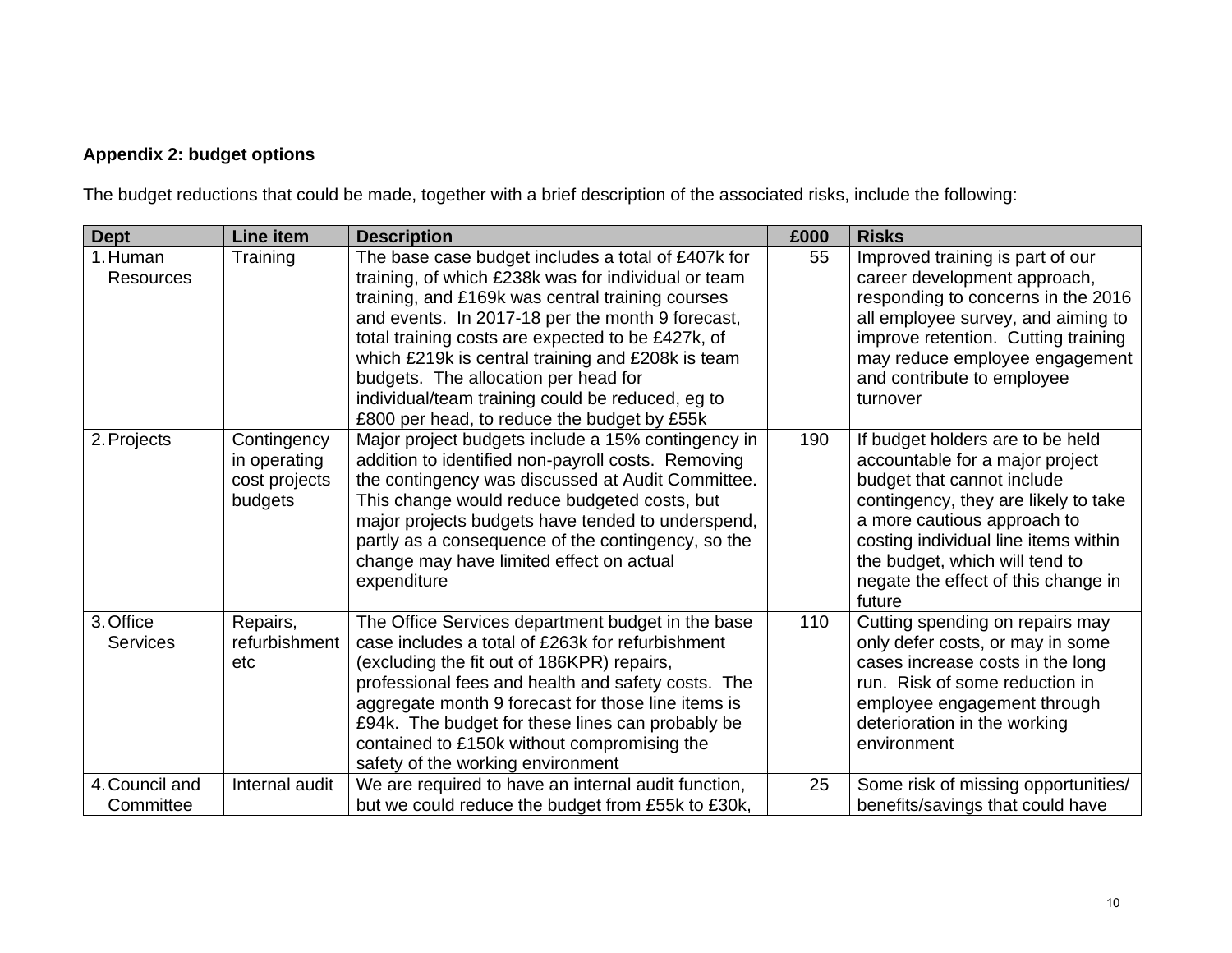| <b>Dept</b>                  | <b>Line item</b>                      | <b>Description</b>                                                                                                                                                                                                                                                                                                                                                                                                         | £000 | <b>Risks</b>                                                                                                                                                                                            |
|------------------------------|---------------------------------------|----------------------------------------------------------------------------------------------------------------------------------------------------------------------------------------------------------------------------------------------------------------------------------------------------------------------------------------------------------------------------------------------------------------------------|------|---------------------------------------------------------------------------------------------------------------------------------------------------------------------------------------------------------|
|                              |                                       | and have a minimal function focused on core<br>controls                                                                                                                                                                                                                                                                                                                                                                    |      | been identified through additional<br>internal audit work                                                                                                                                               |
| 5.All                        | Overtime and<br>agency staff<br>costs | The base case budget includes £153k of overtime<br>and £295k of agency staff costs. As noted above<br>and as in previous years, we plan to operate at full<br>complement and budget for full complement of<br>permanent employees. But if full complement is<br>achieved, less overtime and agency staff should be<br>needed; if full complement is not achieved, the<br>permanent salaries budget line will be underspent | 110  | Cutting payroll budgets will tend to<br>increase workload, with some risk<br>of increased errors, failure to meet<br>PSA and internal service<br>standards, increased employee<br>turnover and sickness |
| 6. Registration              | <b>CPD</b><br>assessor fees           | Change CPD assessors' fees to a day rate, in line<br>with other partner fees                                                                                                                                                                                                                                                                                                                                               | 50   | Possible disruption to CPD audit<br>process if existing assessors<br>withdraw                                                                                                                           |
| 7.All                        | Legal advice                          | The aggregate budgets for legal advice outside of<br>FTP is £162k. Tighter control over the<br>circumstances in which we ask for legal advice<br>should enable savings of 10% to 15%                                                                                                                                                                                                                                       | 25   | If budget holders are dissuaded<br>from seeking legal advice in areas<br>outside their capability, increased<br>risk of mistakes which may<br>ultimately cost more than the legal<br>advice             |
| 8. Council and<br>Committees | Fees and<br>expenses                  | The total budget for Council and Committee fees,<br>expenses and tax is £202k. Streamlined<br>performance reporting and committees with greater<br>remit could enable reducing the length of Council<br>meetings to single day, and/or reducing the number<br>of meetings                                                                                                                                                  | 50   | Some risk to governance through<br>reduced scrutiny                                                                                                                                                     |
| Subtotal 1-9                 |                                       |                                                                                                                                                                                                                                                                                                                                                                                                                            | 615  |                                                                                                                                                                                                         |
| 9. Policy                    | Research                              | The base case budget included a budget for<br>externally commissioned research of £100k,<br>including stakeholder opinion polling. There is no<br>legislative requirement to carry out research so that<br>budget could be reduced or eliminated. In this<br>option the budget is reduced from £100k to £50k                                                                                                               | 50   | Cutting the research budget will<br>impact on our ability to progress on<br>strategic priority 2 in the draft<br>corporate plan, to make better use<br>of data, intelligence and research               |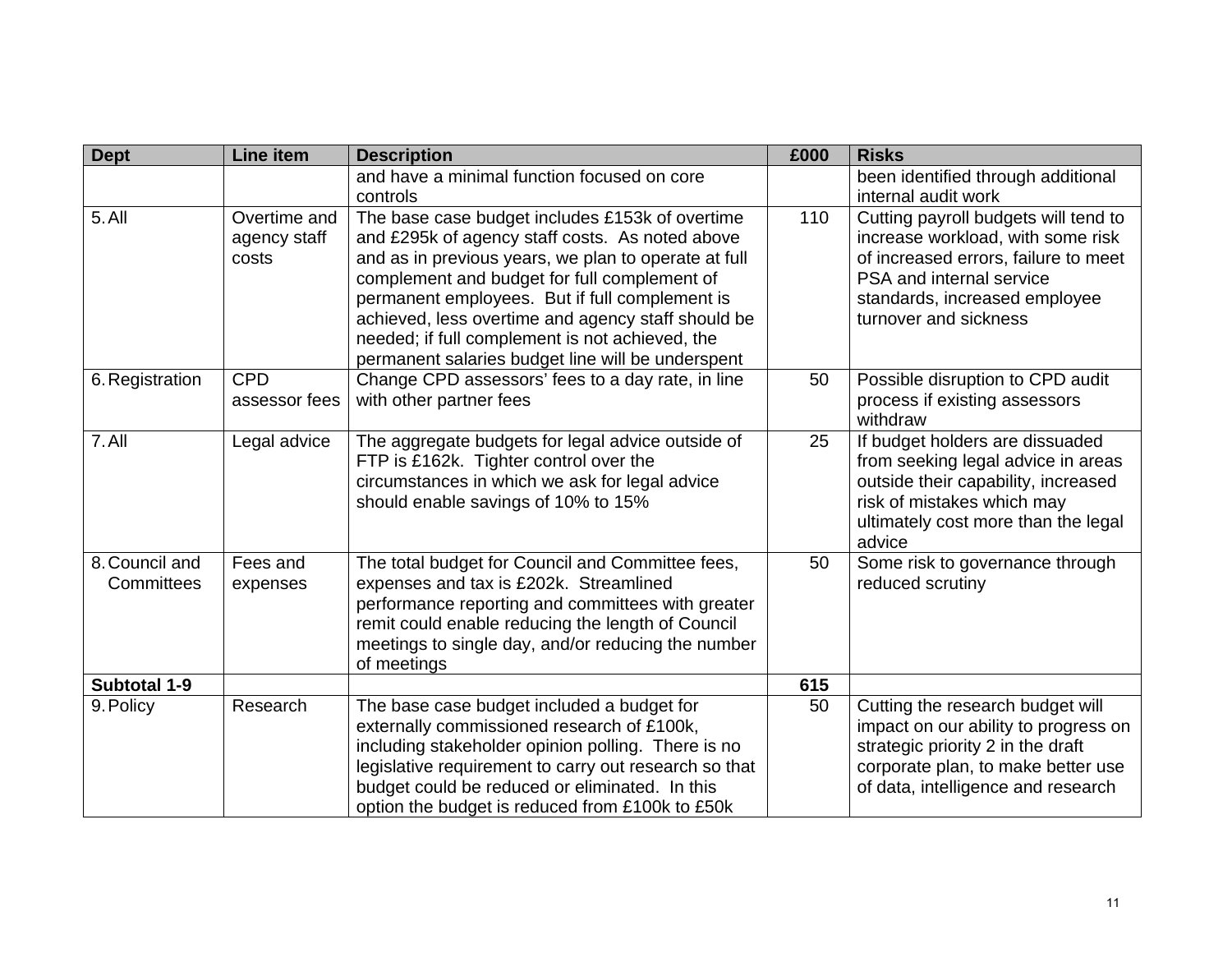| <b>Dept</b>                                                                                       | <b>Line item</b>                                                            | <b>Description</b>                                                                                                                                                                                                                                                                                                                                                                                                                                                                                                                                                                                                                                                                                                                                                                           | £000     | <b>Risks</b>                                                                                                                                                                                                                                                                                                                                                                               |
|---------------------------------------------------------------------------------------------------|-----------------------------------------------------------------------------|----------------------------------------------------------------------------------------------------------------------------------------------------------------------------------------------------------------------------------------------------------------------------------------------------------------------------------------------------------------------------------------------------------------------------------------------------------------------------------------------------------------------------------------------------------------------------------------------------------------------------------------------------------------------------------------------------------------------------------------------------------------------------------------------|----------|--------------------------------------------------------------------------------------------------------------------------------------------------------------------------------------------------------------------------------------------------------------------------------------------------------------------------------------------------------------------------------------------|
|                                                                                                   |                                                                             |                                                                                                                                                                                                                                                                                                                                                                                                                                                                                                                                                                                                                                                                                                                                                                                              |          | evidence to drive improvement and<br>engagement                                                                                                                                                                                                                                                                                                                                            |
| 10. Communi-<br>cations, plus<br>FTP,<br>Education<br>and Policy<br>11. Office<br><b>Services</b> | Publications,<br>Events,<br>Campaigns,<br><b>Public affairs</b><br>Catering | The Communications department budget includes a<br>total of £220k for events, campaigns, public affairs,<br>conferences and publications. There are also<br>smaller budgets for publications in FTP, Education<br>and Policy. Most publications except for the<br>Standards are now online only, but we could<br>consider stopping printing the Standards as well.<br>And/or the number of events could be reduced<br>The catering budget of £196k in the base case<br>includes an assumed £96k subsidy for the canteen<br>in 186 KPR, as well as the ongoing cost of catering<br>at hearings and meetings. The plan for the catered                                                                                                                                                         | 40<br>96 | <b>Cutting the Communications</b><br>budget will impact on our ability to<br>progress on strategic priority 2, and<br>strategic priority 3, to ensure our<br>communication and engagement<br>activities are proactive, effective<br>and informed by the views and<br>expectations of our stakeholders<br>Drop in employee engagement if<br>the canteen does not live up to<br>expectations |
| 12. Projects                                                                                      |                                                                             | canteen in 186 could be dropped<br>The major projects budget for 2018-19 in the base<br>case is £1,456k opex plus £2,733k capex. The<br>highest value project is the Registration<br>Transformation project (£493k opex, £882k capex,<br>£1,375k total incl contingency). The project is due<br>to undergo a gateway review following completion<br>of phase 1, to determine whether to proceed to<br>phase 2. The project could be paused following the<br>gateway review. If the project was put on hold for<br>the full financial year, the reduction in operating<br>costs would be about £420k<br>The Sage and WAP replacement project is not<br>essential as the existing system is adequate and is<br>supported by the vendor. Pausing the Sage project<br>would reduce costs by £80k | 500      | Pausing the Registration<br>Transformation project would<br>prolong our dependence on the<br>legacy registration system with the<br>associated risks, and our tie in to<br>inefficient working practices and<br>suboptimal customer experience<br>Pausing the Sage project would<br>delay expected benefits of<br>efficiency and better management<br>information                          |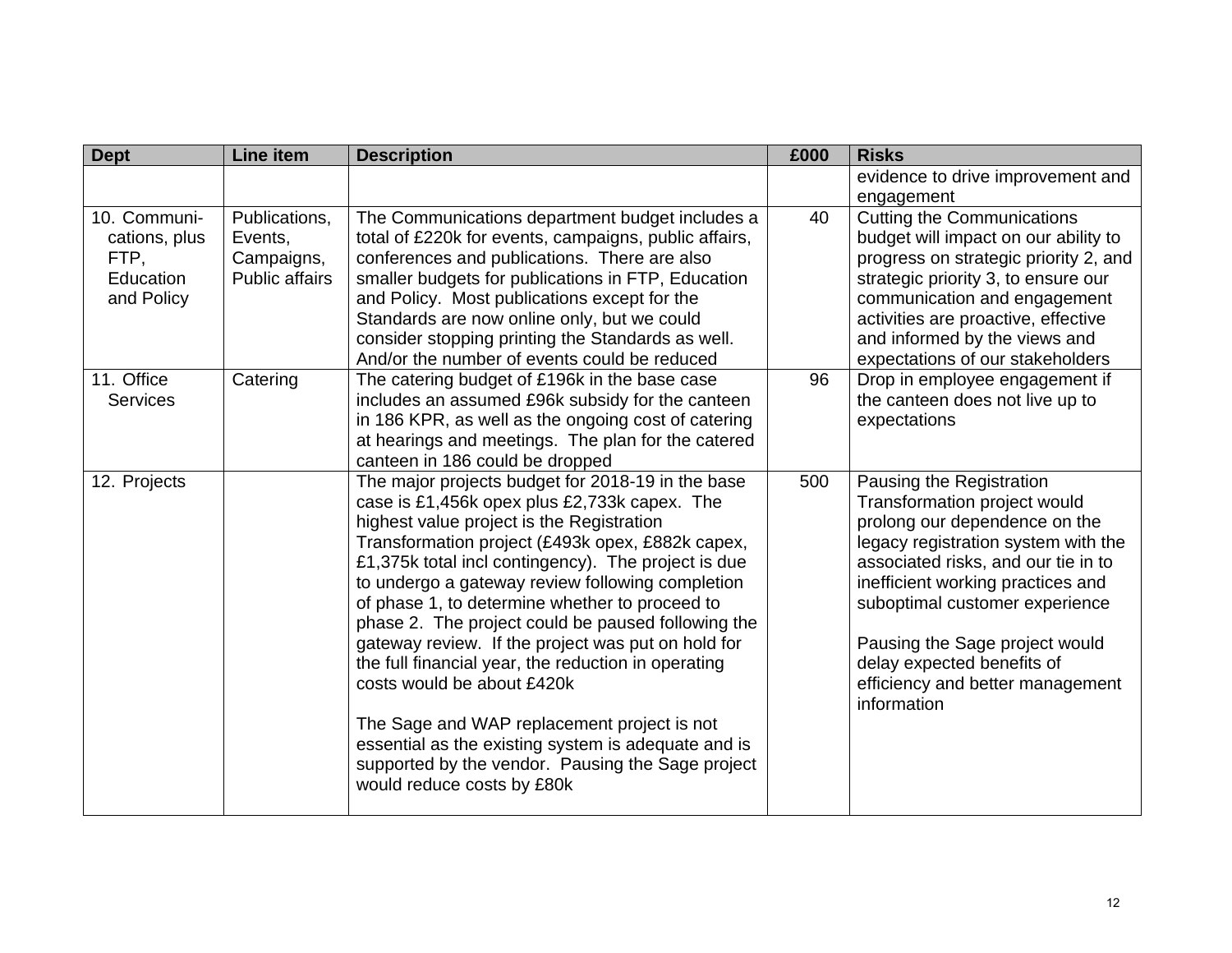| <b>Dept</b>                   | Line item                                                      | <b>Description</b>                                                                                                                                                                                                                                                | £000  | <b>Risks</b>                                                                                                           |
|-------------------------------|----------------------------------------------------------------|-------------------------------------------------------------------------------------------------------------------------------------------------------------------------------------------------------------------------------------------------------------------|-------|------------------------------------------------------------------------------------------------------------------------|
|                               |                                                                | The second largest project, the 186KPR<br>refurbishment (£420k opex and £630k capex) must<br>be finished. Other major projects include the<br>completion of the website project (already<br>contracted) and essential upgrades for core<br>systems                |       |                                                                                                                        |
| 13. Office<br><b>Services</b> | Office<br>equipment                                            | In the base case budget, the Office Equipment line<br>includes £150k for the fit out of 186 KPR, including<br>furniture for the canteen and common areas. This<br>could be de-specified                                                                           | 50    | Drop in employee engagement if<br>the 186 KPR building does not live<br>up to expectations                             |
| 14. Communi-<br>cations       | Events,<br>campaigns,<br>public affairs<br>and<br>publications | Cut back further on budgets for events, campaigns,<br>conferences, public affairs and publications, in<br>addition to the cut at point 10 above                                                                                                                   | 60    | As per point 10, but more so                                                                                           |
| 15. Policy                    | Research                                                       | Cut back further on the budget for research, in<br>addition to the cut at point 9 above                                                                                                                                                                           | 50    | As per point 9, but more so                                                                                            |
| 16. Office<br><b>Services</b> | Repairs,<br>refurbishment<br>etc                               | Cut back further on the budget for repairs, in<br>addition to the cut at point 3 above                                                                                                                                                                            | 75    | As per point 3, but more so                                                                                            |
| 17. All                       | Payroll                                                        | Recruitment review. As posts become vacant<br>through normal turnover, review the need to<br>replace the post and/or the level of the post on a<br>case by case basis                                                                                             | 200   | Risk of increased errors, failure to<br>meet PSA and service standards,<br>increased employee turnover and<br>sickness |
| 18. Human<br>resources        | Training                                                       | Cut back further on the budgets for team and<br>individual training in addition to the cut at point 1<br>above; reduce the budget for central training and<br>employee events (£169k in the base case budget)<br>including dropping the summer all employee event | 75    | As per point 1, but more so                                                                                            |
| Subtotal 9-18                 |                                                                |                                                                                                                                                                                                                                                                   | 1,196 |                                                                                                                        |
| <b>Overall total</b>          |                                                                |                                                                                                                                                                                                                                                                   | 1,811 |                                                                                                                        |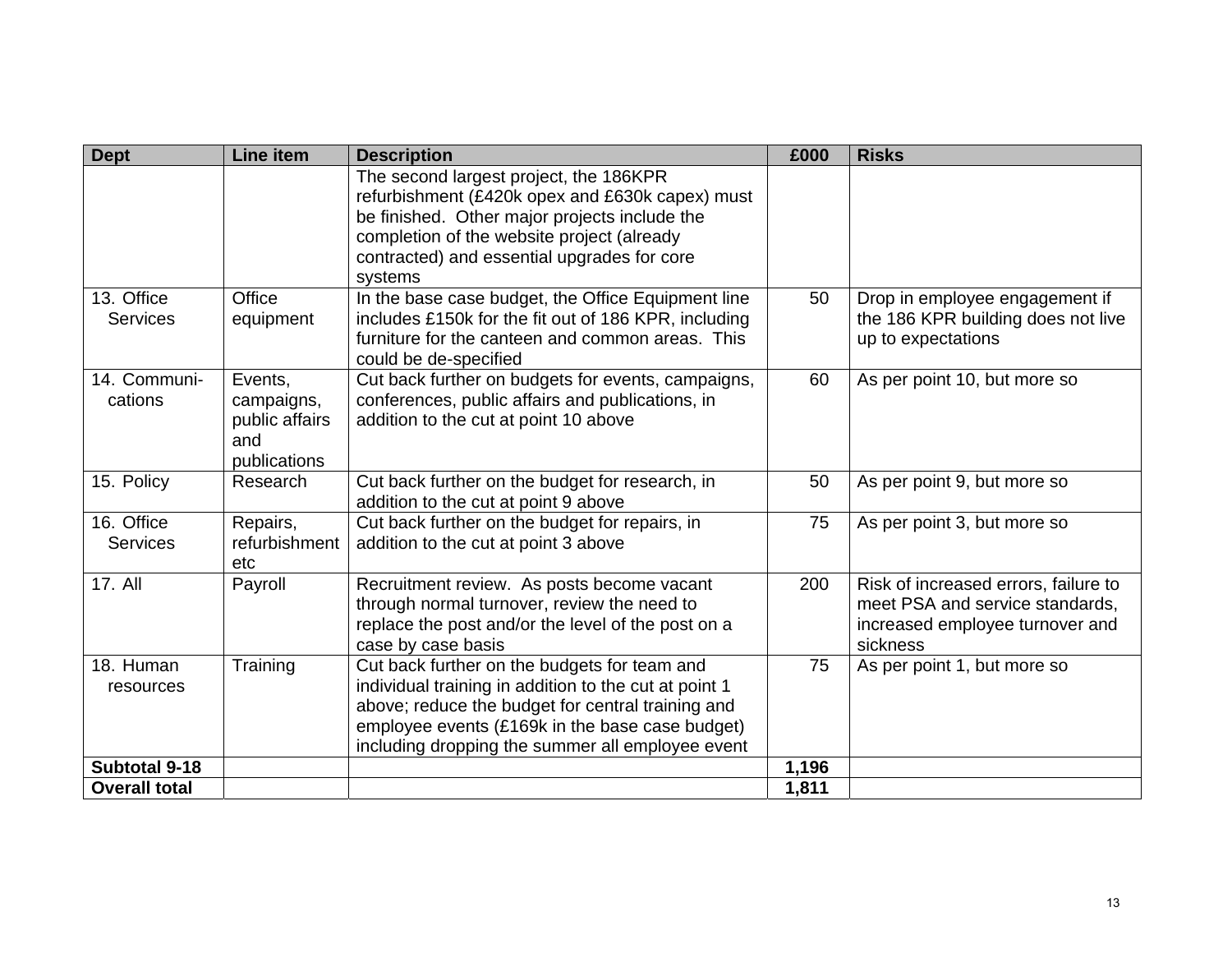#### **Summary**

|                                                                | £000  |
|----------------------------------------------------------------|-------|
| Deficit per base case budget (Appendix 3)                      | (256) |
| Project resources omitted in base case (Appendix 1, point 1.1) | (130) |
| Total of options 1-8 inclusive, recommended by the Executive   | 615   |
| <b>Budget surplus per Executive's recommendation</b>           | 229   |
| Total of options 9-18 inclusive                                | 1,196 |
| Budget surplus if all options implemented                      | 1.425 |

#### **Conclusions**

Options 1 to 8 inclusive represent an aggregate budget reduction of £615k. These options have an acceptably small risk to the achievement of our objectives. Subject to the discussion at the budget review meeting on 2 February, which follows the finalisation of this paper, the Executive expects to recommend options 1-8 to Council.

Options 9-18 carry increasing degrees of risk to achievement of our objectives, including some of the priorities included in the draft corporate plan. The Executive does not consider that the financial benefits of those options justify the extra risk, in circumstances where an acceptable financial outcome is achievable without incurring those risks. Some of those options might in any case be false economies, if for example reductions in employee benefits like training and the working environment contribute to a drop in engagement, a decline in organisational performance and increased employee turnover. Some other possibilities like a pay freeze for employees and/or partners have not been included in the table for the same reason.

The Executive's review of costs has been useful, but does highlight that it is not easy to make significant budget surpluses when a large proportion of our costs are incurred in necessary regulatory functions, or are otherwise fixed or uncontrollable. We will continue to make savings where possible, as in the example of printing and mailing.

Council is invited to discuss the options. A further version of the budget incorporating Council's feedback will be presented to the March meeting.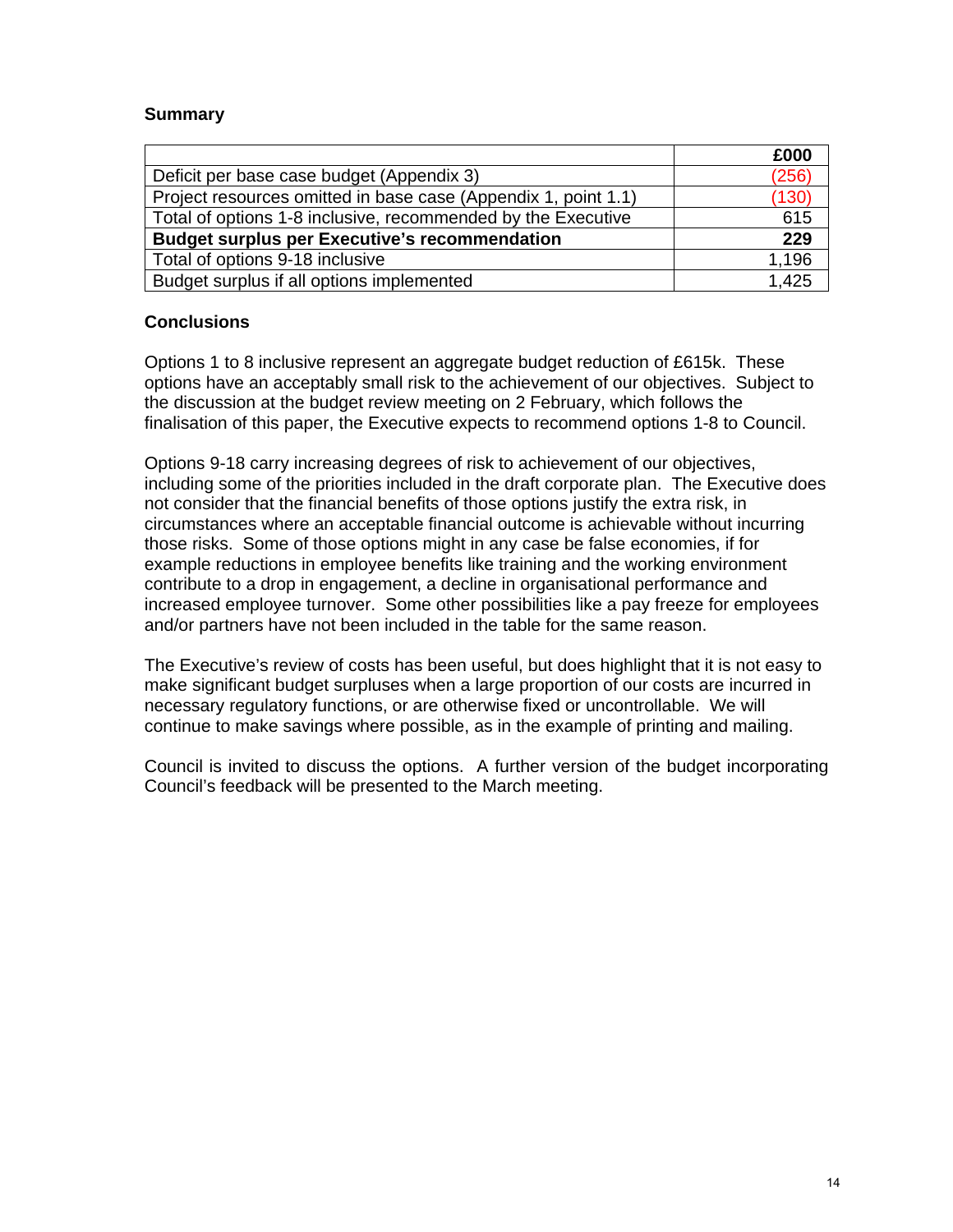**Appendix 3: 2018-19 base case budget tables**

# **HEALTH AND CARE PROFESSIONS COUNCI L**

**2018-19 DRAFT BUDGE T**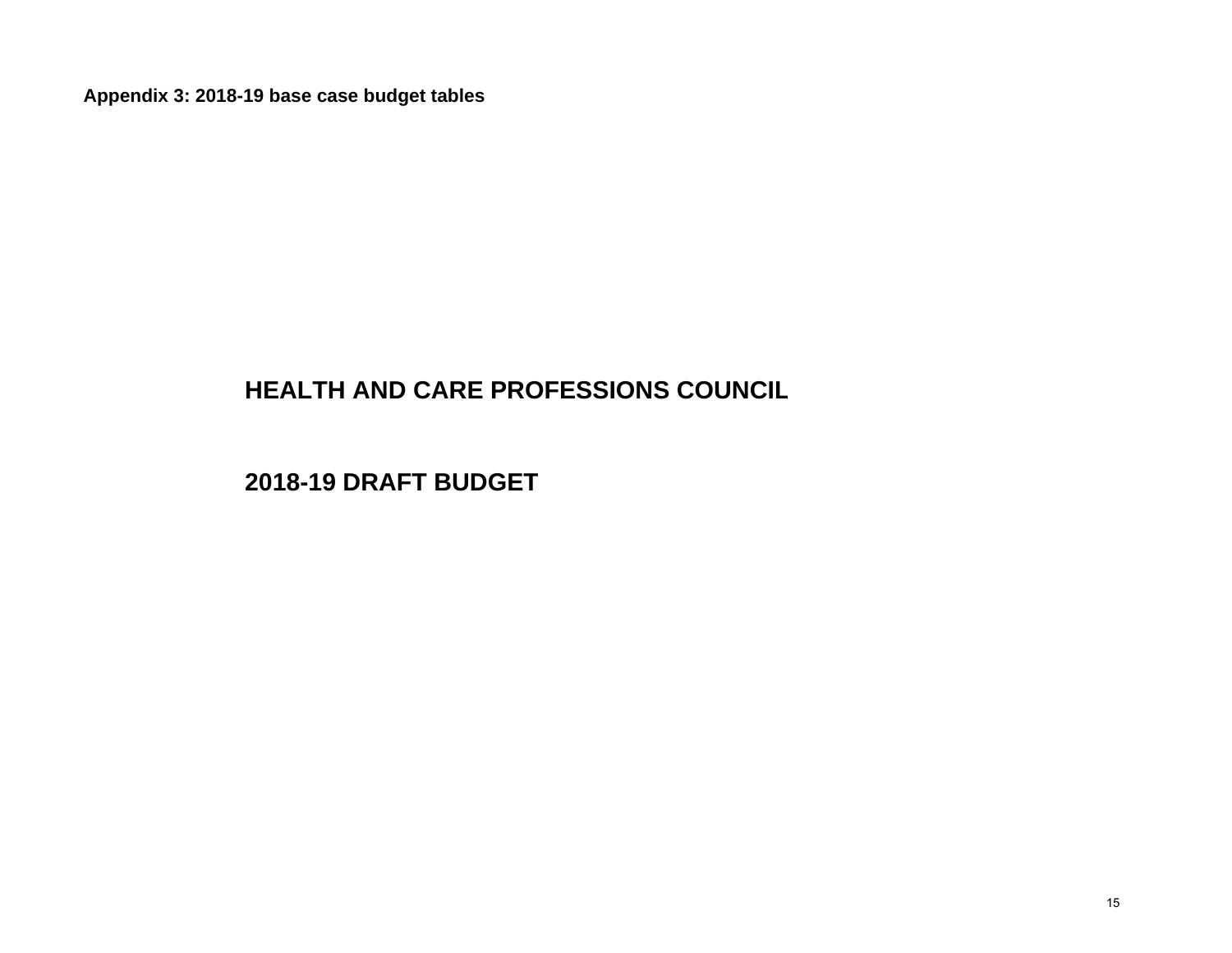#### **HEALTH AND CARE PROFESSIONS COUNCIL2018-19 DRAFT BUDGET**

#### **INCOME AND EXPENDITURE**

|                                    | <b>Budget</b><br>2018-19 | M9 Reforecast<br>2017-18 | M6 Reforecast<br>2017-18 | <b>Budget</b><br>2017-18 | Actual<br>2016-17 | Variance 2018-19 budget to<br>M6 Reforecast 2017-18 |       | Variance 2018-19 Budget to<br>2017-18 Budget |       |
|------------------------------------|--------------------------|--------------------------|--------------------------|--------------------------|-------------------|-----------------------------------------------------|-------|----------------------------------------------|-------|
|                                    | £'000                    | £'000                    | £'000                    | £'000                    | £'000             | £'000                                               | %     | £'000                                        | %     |
| <b>INCOME</b>                      |                          |                          |                          |                          |                   |                                                     |       |                                              |       |
| <b>Graduate Registration Fees</b>  | 1,805                    | 1,763                    | 1,798                    | 1,861                    | 1,685             | 42                                                  | 2%    | (56)                                         | (3%)  |
| Readmission fees                   | 232                      | 203                      | 255                      | 214                      | 260               | 29                                                  | 14%   | 18                                           | 8%    |
| <b>Renewal Fees</b>                | 29,851                   | 28,559                   | 28,512                   | 28,481                   | 26,568            | 1,292                                               | 5%    | 1,370                                        | 5%    |
| International scrutiny fees        | 1,642                    | 1,779                    | 1,787                    | 1,825                    | 1,936             | (137)                                               | (8%)  | (182)                                        | (10%) |
| UK scrutiny fees                   | 979                      | 1,104                    | 1,091                    | 1,026                    | 1,002             | (125)                                               | (11%) | (47)                                         | (5%)  |
| <b>Registration Income</b>         | 34,509                   | 33,407                   | 33,444                   | 33,407                   | 31,450            | 1,102                                               | 3%    | 1,102                                        | 3%    |
| Cheque/credit card adjustments     |                          |                          |                          |                          | (1)               |                                                     | 0%    |                                              | 0%    |
|                                    |                          |                          |                          |                          |                   |                                                     |       |                                              |       |
| Other income (Rental)              | 131                      |                          |                          |                          |                   | 131                                                 | 100%  | 131                                          | 0%    |
| <b>TOTAL INCOME</b>                | 34,640                   | 33,407                   | 33,444                   | 33,407                   | 31,448            | 1,233                                               | 4%    | 1,233                                        | 4%    |
| <b>EXPENDITURE</b>                 |                          |                          |                          |                          |                   |                                                     |       |                                              |       |
| <b>Department Expenses</b>         |                          |                          |                          |                          |                   |                                                     |       |                                              |       |
| Chair                              | 98                       | 93                       | 97                       | 101                      | 113               | (6)                                                 | (6%)  | $\overline{2}$                               | 2%    |
| <b>Chief Executive</b>             | 348                      | 381                      | 361                      | 357                      | 378               | 33                                                  | 9%    | 10                                           | 3%    |
| Council, Committees & PLG          | 269                      | 275                      | 322 v                    | 303                      | 178               | 5                                                   | 2%    | 34                                           | 11%   |
| Communications                     | 1,039                    | 1,114                    | 1,150                    | 1,211                    | 1,054             | 75                                                  | 7%    | 173                                          | 14%   |
| Education                          | 1,206                    | 1,135                    | 1,136                    | 1,178                    | 1,113             | (72)                                                | (6%)  | (28)                                         | (2%)  |
| <b>Office Services</b>             | 2,986                    | 2,546                    | 2,722                    | 2,921                    | 2,369             | (440)                                               | (17%) | (65)                                         | (2%)  |
| Finance                            | 733                      | 765                      | 777                      | 846                      | 703               | 32                                                  | 4%    | 113                                          | 13%   |
| <b>Fitness to Practise</b>         | 15,417                   | 15,550                   | 15,154                   | 14,797                   | 14,938            | 133                                                 | 1%    | (620)                                        | (4% ) |
| Human Resources                    | 1,343                    | 1,048                    | 1,054                    | 997                      | 750               | (295)                                               | (28%) | (346)                                        | (35%) |
| <b>Human Resources Partners</b>    | 466                      | 406                      | 418                      | 436                      | 349               | (60)                                                | (15%) | (30)                                         | (7%)  |
| <b>IT Department</b>               | 2,547                    | 2,263                    | 2,225                    | 2,278                    | 1,951             | (284)                                               | (13%) | (269)                                        | (12%) |
| <b>Operations Office</b>           | 771                      | 635                      | 637                      | 644                      | 618               | (136)                                               | (21%) | (126)                                        | (20%) |
| Policy & Standards                 | 415                      | 417                      | 430                      | 447                      | 395               | 2                                                   | 1%    | 32                                           | 7%    |
| Major Projects                     | 1,456                    | 1,451                    | 1,491                    | 1,487                    | 461               | (6)                                                 | (0%   | 30                                           | 2%    |
| Registration                       | 3,564                    | 3,463                    | 3,512                    | 3,659                    | 3,732             | (101)                                               | (3%)  | 96                                           | 3%    |
| Secretariat                        | 267                      | 252                      | 265                      | 272                      | 237               | (15)                                                | (6%)  | 5                                            | 2%    |
| <b>Depreciation Expense</b>        | 996                      | 854                      | 879                      | 906                      | 1,103             | (141)                                               | (17%) | (90)                                         | (10%) |
| PSA Levy                           | 924                      | 879                      | 879                      | 879                      | 859               | (45)                                                | (5%)  | (45)                                         | (5%)  |
| Apprenticeship Levy                | 51                       | 34                       | 34                       | 35                       | $\mathbf 0$       | (17)                                                | (51%) | (15)                                         | (100% |
| Impairment of Intangible Assets    | $\Omega$                 | $\mathbf 0$              | $\Omega$                 | $\Omega$                 | (6)               |                                                     |       |                                              | 0%    |
| <b>Operating Expenses</b>          | 34,896                   | 33,558                   | 33,544                   | 33,756                   | 31,294            | (1, 338)                                            | (4% ) | (1, 140)                                     | (3%)  |
| <b>Operating Surplus/(Deficit)</b> | (256)                    | (151)                    | (100)                    | (349)                    | 154               | (105)                                               |       | 93                                           |       |
| Other Income                       |                          |                          |                          |                          |                   |                                                     |       |                                              |       |
| Investment Income                  |                          | 149                      | 148                      |                          | 164               | (149)                                               |       | $\sim$                                       |       |
| <b>TOTAL SURPLUS/(DEFICIT)</b>     | (256)                    | (2)                      | 47                       | (349)                    | 318               | (254)                                               |       | 93                                           |       |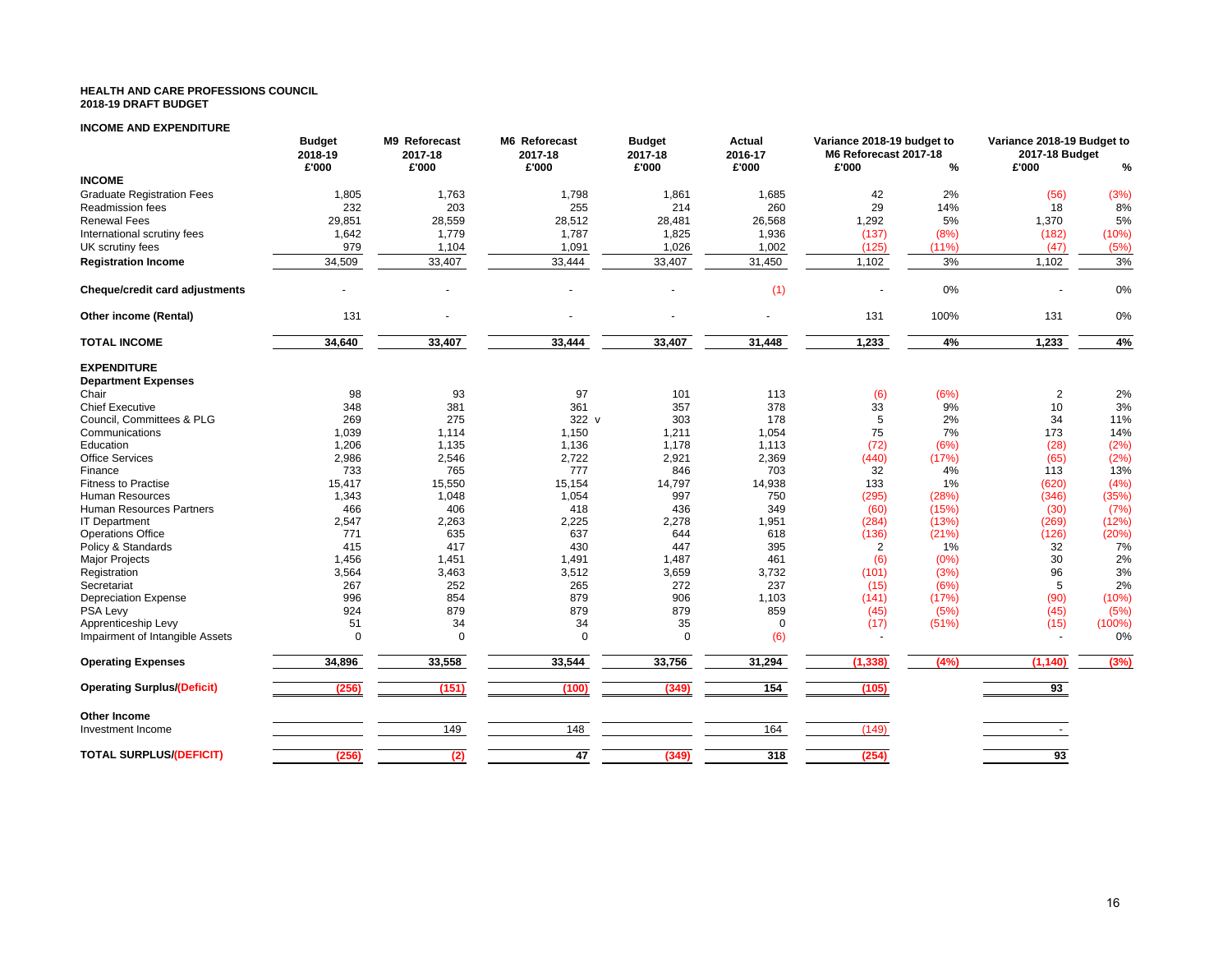#### **HEALTH AND CARE PROFESSIONS COUNCIL2018-19 DRAFT BUDGET INCOME**

|                                           | <b>Budget</b><br>2018-19 | <b>M9</b> Reforecast<br>2017-18 | M6 Reforecast<br>2017-18 | <b>Budget</b><br>2017-18 | Actual<br>2016-17 | <b>Variance 2018-19</b><br>budget to M9<br>Reforecast 2017-18 |      | Variance 2018-19 Budget<br>to 2017-18 Budget |      |
|-------------------------------------------|--------------------------|---------------------------------|--------------------------|--------------------------|-------------------|---------------------------------------------------------------|------|----------------------------------------------|------|
|                                           | £'000                    | £'000                           | £'000                    | £'000                    | £'000             | £'000                                                         | %    | £'000                                        | %    |
| <b>Income by Profession</b>               |                          |                                 |                          |                          |                   |                                                               |      |                                              |      |
| <b>Arts Therapists</b>                    | 396                      | 371                             | 372                      | 373                      | 345               | 25                                                            | 7%   | 23                                           | 6%   |
| <b>Biomedical Scientists</b>              | 2,114                    | 2,152                           | 2,172                    | 2,184                    | 2,116             | (38)                                                          | (2%) | (70)                                         | (3%) |
| Chiropodists/ Podiatrists                 | 1,206                    | 1,184                           | 1,190                    | 1,188                    | 1,141             | 22                                                            | 2%   | 18                                           | 2%   |
| <b>Clinical Scientists</b>                | 547                      | 506                             | 504                      | 512                      | 465               | 41                                                            | 8%   | 36                                           | 7%   |
| <b>Dietitians</b>                         | 935                      | 913                             | 913                      | 901                      | 858               | 21                                                            | 2%   | 33                                           | 4%   |
| <b>Hearing Aid Dispensers</b>             | 270                      | 253                             | 250                      | 244                      | 225               | 18                                                            | 7%   | 26                                           | 11%  |
| <b>Occupational Therapists</b>            | 3,597                    | 3,562                           | 3,611                    | 3,602                    | 3,479             | 35                                                            | 1%   | (5)                                          | (0%) |
| <b>Operating Department Practitioners</b> | 1,241                    | 1,189                           | 1,202                    | 1,184                    | 1,073             | 52                                                            | 4%   | 57                                           | 5%   |
| Orthoptists                               | 133                      | 125                             | 126                      | 128                      | 115               | 8                                                             | 7%   | 5                                            | 4%   |
| Paramedics                                | 2,463                    | 2,257                           | 2,308                    | 2,259                    | 2,044             | 207                                                           | 9%   | 204                                          | 9%   |
| Physiotherapists                          | 5,515                    | 5,299                           | 5,294                    | 5,368                    | 5,125             | 216                                                           | 4%   | 146                                          | 3%   |
| <b>Practitioner Psychologists</b>         | 2,191                    | 2,076                           | 2,076                    | 2,114                    | 1,880             | 114                                                           | 6%   | 77                                           | 4%   |
| Prosthetists & Orthotists                 | 102                      | 101                             | 104                      | 98                       | 90                |                                                               | 1%   |                                              | 4%   |
| Radiographers                             | 3,341                    | 3,323                           | $3,255 \text{ v}$        | 3,258                    | 3,141             | 18                                                            | 1%   | 83                                           | 3%   |
| Speech & Language Therapists              | 1,511                    | 1,399                           | 1,406                    | 1,445                    | 1,325             | 112                                                           | 8%   | 66                                           | 5%   |
| Social Workers                            | 8,947                    | 8,698                           | 8,659                    | 8,549                    | 8,030             | 250                                                           | 3%   | 399                                          | 5%   |
| <b>Registration Income</b>                | 34,509                   | 33,407                          | 33,444                   | 33,407                   | 31,450            | 1,102                                                         | 3%   | 1,102                                        | 3%   |
| Cheque/credit card adjustments            |                          |                                 |                          |                          | (1)               | 0                                                             |      |                                              |      |
| Other income (Rental)                     | 131                      |                                 |                          |                          |                   | 131                                                           | 100% | 131                                          | 100% |
| <b>TOTAL INCOME</b>                       | 34,640                   | 33,407                          | 33,444                   | 33,407                   | 31,448            | 1,233                                                         | 4%   | 1,233                                        | 4%   |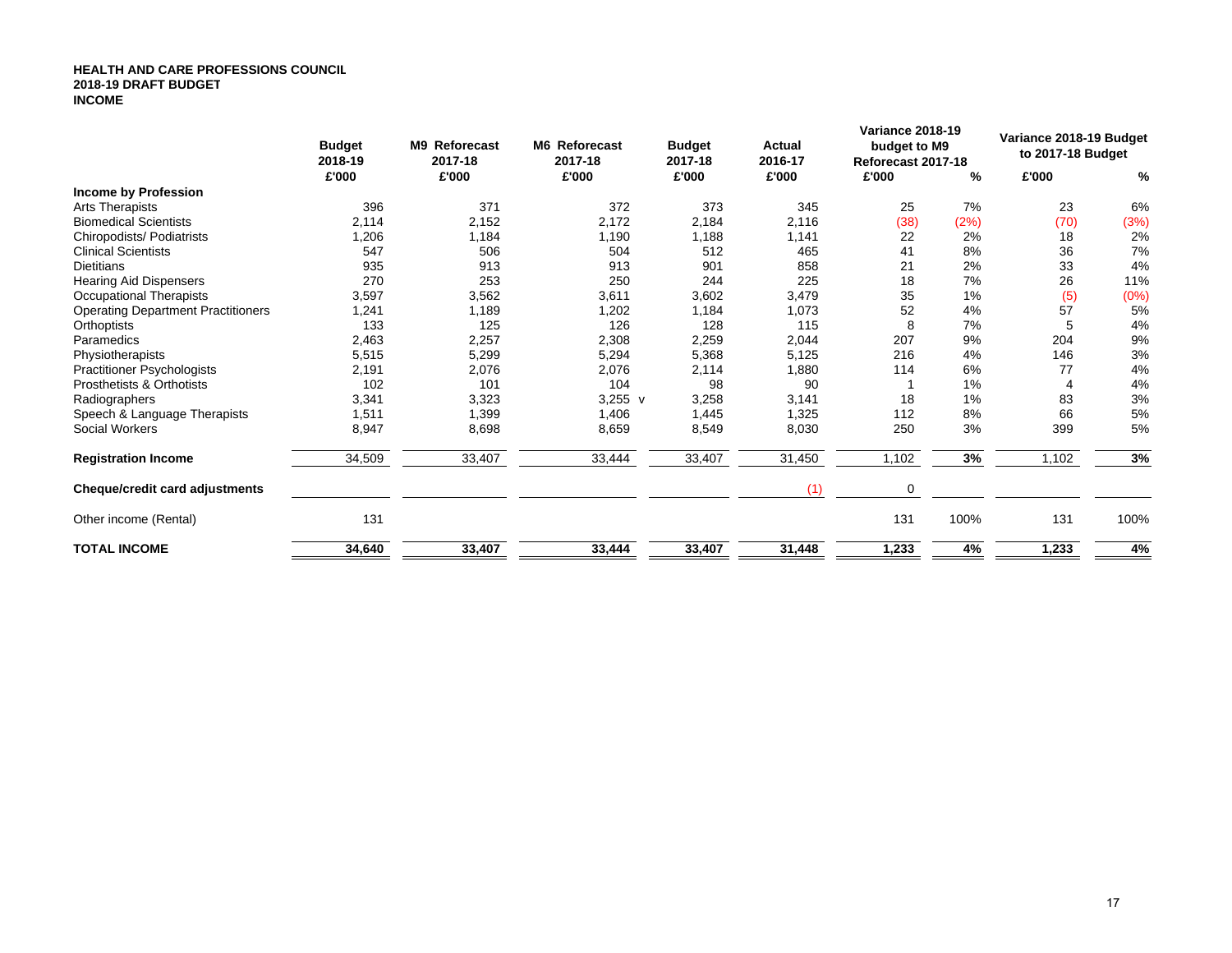#### **HEALTH AND CARE PROFESSIONS COUNCIL 2018-19 DRAFT BUDGET PAYROLL SUMMARY**

|                                 | M9 Reforecast<br><b>Budget</b> |         | M6 Reforecast | <b>Budget</b> | <b>Actual</b> | Variance 2018-19 budget to | Variance 2018-19 Budget to |                |        |  |  |  |  |
|---------------------------------|--------------------------------|---------|---------------|---------------|---------------|----------------------------|----------------------------|----------------|--------|--|--|--|--|
|                                 | 2018-19                        | 2017-18 | 2017-18       | 2017-18       | 2016-17       | M6 Reforecast 2017-18      |                            | 2017-18 Budget |        |  |  |  |  |
|                                 | £'000                          | £'000   | £'000         | £'000         | £'000         | £'000                      | %                          | £'000          | %      |  |  |  |  |
| <b>Chief Executive</b>          | 276                            | 267     | 273           | 273           | 257           | (8)                        | (3%)                       | (3)            | (1%)   |  |  |  |  |
| Communications                  | 631                            | 649     | 647           | 673           | 644           | 18                         | 3%                         | 43             | 6%     |  |  |  |  |
| Education                       | 930                            | 868     | 870           | 891           | 865           | (62)                       | (7%)                       | (39)           | (4%)   |  |  |  |  |
| <b>Office Services</b>          | 337                            | 304     | 312           | 333           | 311           | (33)                       | (11%)                      | (4)            | (1%)   |  |  |  |  |
| Finance                         | 499                            | 487     | 493           | 497           | 488           | (11)                       | (2%)                       | (2)            | (0% )  |  |  |  |  |
| <b>Fitness to Practise</b>      | 4,986                          | 4,797   | 4,698         | 4,534         | 4,383         | (188)                      | (4% )                      | (452)          | (10%)  |  |  |  |  |
| <b>Human Resources</b>          | 699                            | 683     | 731           | 656           | 566           | (16)                       | (2%)                       | (43)           | (7%)   |  |  |  |  |
| Human Resources Partners        | 156                            | 134     | 130           | 126           | 129           | (22)                       | (16%)                      | (31)           | (25%)  |  |  |  |  |
| <b>IT Department</b>            | 932                            | 892     | 882           | 875           | 758           | (41)                       | (5%)                       | (57)           | (7%)   |  |  |  |  |
| Major projects                  | 303                            | 277     | 257           | 163           | 182           | (26)                       | (9% )                      | (140)          | (100%) |  |  |  |  |
| <b>Operations Office</b>        | 680                            | 536     | 536           | 526           | 532           | (144)                      | (27%)                      | (153)          | (29%)  |  |  |  |  |
| Policy & Standards              | 282                            | 279     | 278           | 292           | 265           | (4)                        | (1%)                       | 9              | 3%     |  |  |  |  |
| Registration                    | 2,204                          | 1,964   | 1,927         | 2,079         | 2,048         | (240)                      | (12%)                      | (125)          | (6%)   |  |  |  |  |
| Secretariat                     | 243                            | 226     | 235           | 240           | 209           | (17)                       | (7%)                       | (3)            | (1%)   |  |  |  |  |
|                                 |                                |         |               |               |               |                            |                            |                |        |  |  |  |  |
|                                 | 13,158                         | 12,364  | 12,269        | 12,157        | 11,638        | (794)                      | (6%)                       | (1,001)        | (8%)   |  |  |  |  |
|                                 | 2018-19 budgeted               |         |               | 2017-18       |               |                            |                            |                |        |  |  |  |  |
|                                 | <b>FTE</b>                     |         |               | budgeted FTE  |               |                            |                            |                |        |  |  |  |  |
| <b>Permanent FTEs</b>           |                                |         |               |               |               |                            |                            |                |        |  |  |  |  |
| <b>Chief Executive</b>          | 2.0                            |         |               | 2.0           |               |                            |                            |                |        |  |  |  |  |
| Council, Committees & PLG       |                                |         |               |               |               |                            |                            |                |        |  |  |  |  |
| Communications                  | 12.9                           |         |               | 14.2          |               |                            |                            |                |        |  |  |  |  |
| Education                       | 18.7                           |         |               | 18.7          |               |                            |                            |                |        |  |  |  |  |
| <b>Office Services</b>          | 8.0                            |         |               | 8.0           |               |                            |                            |                |        |  |  |  |  |
| Finance                         | 10.0                           |         |               | 10.0          |               |                            |                            |                |        |  |  |  |  |
| <b>Fitness to Practise</b>      | 111.8                          |         |               | 97.7          |               |                            |                            |                |        |  |  |  |  |
| Human Resources                 | 7.8                            |         |               | 7.8           |               |                            |                            |                |        |  |  |  |  |
| Human Resources Partners        | 3.1                            |         |               | 3.2           |               |                            |                            |                |        |  |  |  |  |
| <b>IT Department</b>            | 14.0                           |         |               | 12.5          |               |                            |                            |                |        |  |  |  |  |
| <b>Operations Office</b>        | 7.0                            |         |               | 7.4           |               |                            |                            |                |        |  |  |  |  |
| Policy & Standards              | 5.0                            |         |               | 5.0           |               |                            |                            |                |        |  |  |  |  |
| Major projects                  |                                |         |               |               |               |                            |                            |                |        |  |  |  |  |
| Registration                    | 58.2                           |         |               | 58.2          |               |                            |                            |                |        |  |  |  |  |
| Secretariat                     | 4.5                            |         |               | 4.5           |               |                            |                            |                |        |  |  |  |  |
| <b>Total permanent FTEs</b>     | 263.0                          |         |               | 249.3         |               |                            |                            |                |        |  |  |  |  |
| <b>Fixed term contract FTEs</b> |                                |         |               |               |               |                            |                            |                |        |  |  |  |  |
| <b>Education</b>                | 20                             |         |               | 20            |               |                            |                            |                |        |  |  |  |  |

| Education                             | 2.0   | 2.0   |
|---------------------------------------|-------|-------|
| <b>Fitness to Practise</b>            | 8.0   | 15.0  |
| <b>Human Resources</b>                | 3.0   | 1.0   |
| <b>Human Resources Partners</b>       | 1.0   | 0.0   |
| Major projects                        | 3.0   | 4.0   |
| Registration                          | 1.7   | 2.9   |
| <b>Office Services</b>                | 2.0   | 2.0   |
| <b>Total fixed term contract FTEs</b> | 20.7  | 26.9  |
| <b>Total FTEs</b>                     | 283.7 | 276.2 |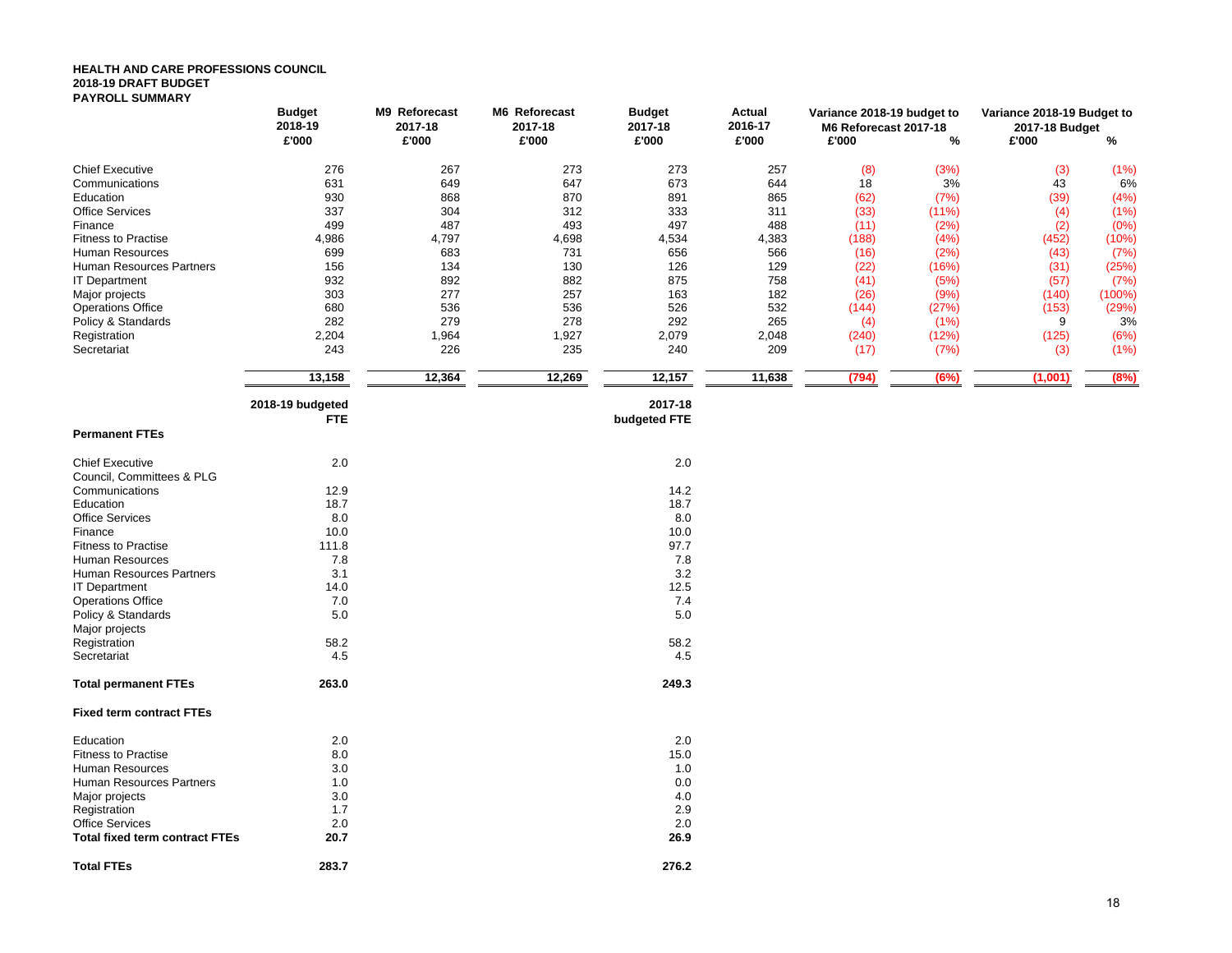#### **HEALTH AND CARE PROFESSIONS COUNCIL 2018-19 DRAFT BUDGETNon-Payroll costs**

|                                 | <b>Budget</b><br>2018-19   | M9 Reforecast<br>2017-18 | M6 Reforecast<br>2017-18 | <b>Budget</b><br>2017-18 | Actual<br>2016-17 | Variance 2018-19 budget to<br>M6 Reforecast 2017-18 |              | Variance 2018-19 Budget<br>to 2017-18 Budget |           |
|---------------------------------|----------------------------|--------------------------|--------------------------|--------------------------|-------------------|-----------------------------------------------------|--------------|----------------------------------------------|-----------|
|                                 | £'000                      | £'000                    | £'000                    | £'000                    | £'000             | £'000                                               | %            | £'000                                        | %         |
| Chair                           | 98                         | 93                       | 97                       | 101                      | 113               | (6)                                                 | (6%)         | $\overline{2}$                               | 2%        |
| <b>Chief Executive</b>          | 72                         | 113                      | 88                       | 84                       | 121               | 41                                                  | 36%          | 12                                           | 15%       |
| Council & Committee             | 269                        | 275                      | 322                      | 303                      | 178               | 5                                                   | 2%           | 34                                           | 11%       |
| Communications                  | 408                        | 466                      | 502                      | 538                      | 410               | 57                                                  | 12%          | 130                                          | 24%       |
| Education                       | 277                        | 267                      | 266                      | 287                      | 249               | (10)                                                | (4%)         | 11                                           | 4%        |
| <b>Office Services</b>          | 2,649                      | 2,242                    | 2,409                    | 2,588                    | 2,058             | (407)                                               | (18%)        | (60)                                         | (2%)      |
| Finance                         | 234                        | 278                      | 284                      | 349                      | 215               | 43                                                  | 16%          | 115                                          | 33%       |
| <b>Fitness to Practise</b>      | 10,431                     | 10,753                   | 10,456                   | 10,263                   | 10,554            | 321                                                 | 3%           | (168)                                        | (2%)      |
| <b>Human Resources</b>          | 644                        | 364                      | 323                      | 341                      | 184               | (280)                                               | (77%)        | (303)                                        | (89%)     |
| <b>Human Resources Partners</b> | 309                        | 271                      | 288                      | 311                      | 220               | (38)                                                | (14%)        |                                              | 0%        |
| <b>IT Department</b>            | 1,615                      | 1,371                    | 1,343                    | 1,403                    | 1,193             | (244)                                               | (18%)        | (212)                                        | (15%)     |
| Major projects                  | 1,154                      | 1,173                    | 1,234                    | 1,324                    | 279               | 20                                                  | 2%           | 171                                          | 13%       |
| <b>Operations Office</b>        | 91                         | 99                       | 101                      | 118                      | 86                | 8                                                   | 8%           | 27                                           | 23%       |
| Policy & Standards              | 132                        | 138                      | 152                      | 155                      | 130               | 6                                                   | 4%           | 23                                           | 15%       |
| Registration                    | 1,359                      | 1,499                    | 1,585                    | 1,580                    | 1,684             | 140                                                 | 9%           | 220                                          | 14%       |
| Secretariat                     | 25                         | 26                       | 29                       | 33                       | 28                |                                                     | 5%           | 8                                            | 25%       |
| PSA Levy                        | 924                        | 879                      | 879                      | 879                      | 859               | (45)                                                | (5%)         | (45)                                         | (5%)      |
| Apprenticeship Levy             | 51                         | 34                       | 34                       | 35                       |                   | (17)                                                | (51%)        | (15)                                         | $(100\%)$ |
| Impairment of Intangible Asset  |                            |                          |                          |                          | (6)               |                                                     |              |                                              |           |
|                                 | 20,395<br>20,743<br>20,340 |                          | 20,693                   | 18,553                   | (403)             | (2%)                                                | (50)<br>(0%) |                                              |           |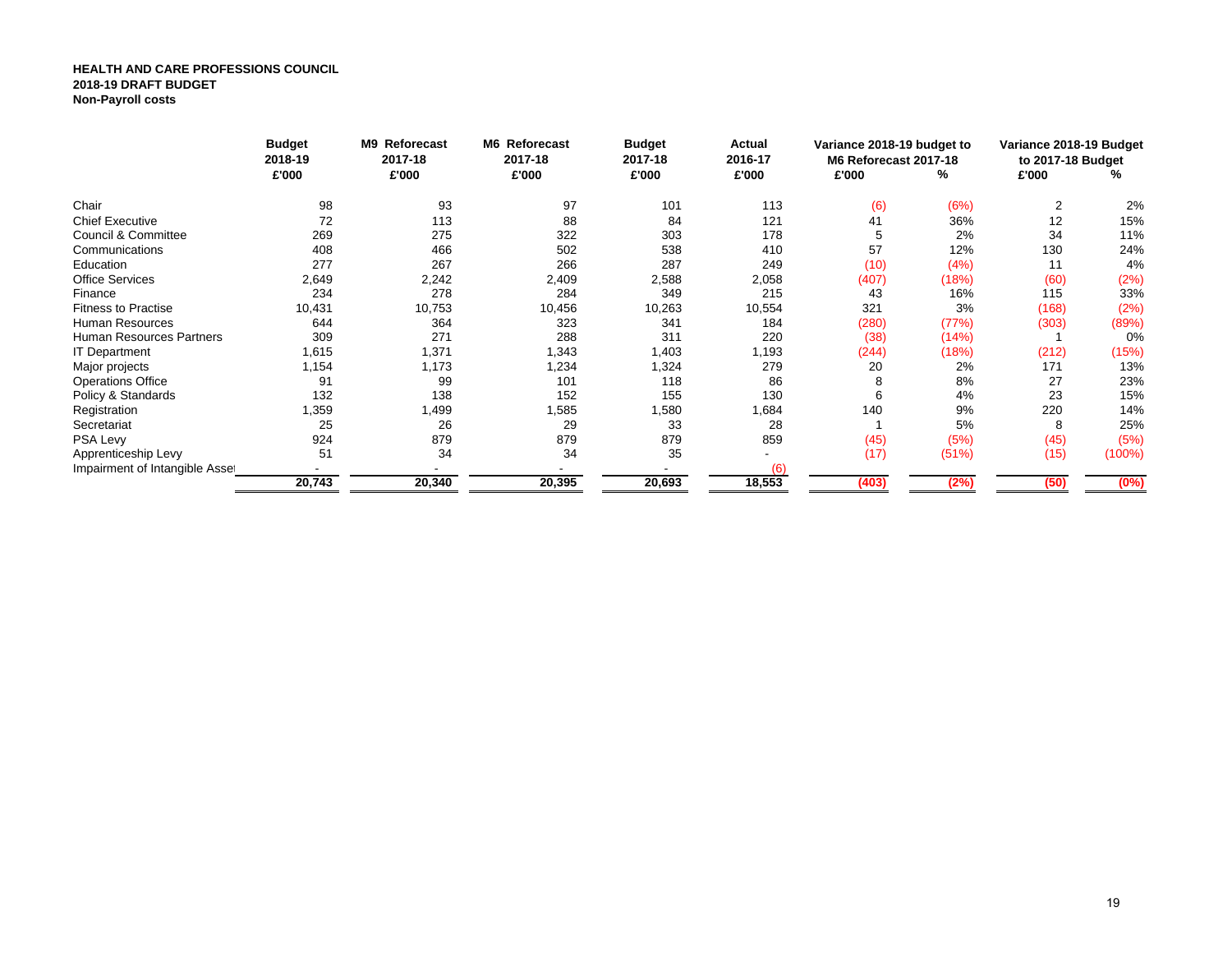#### **HEALTH AND CARE PROFESSIONS COUNCIL2018-19 DRAFT BUDGET**

| Statement of Financial Position (£'000) |  |
|-----------------------------------------|--|
|-----------------------------------------|--|

|                                         | <b>Budget as at</b><br>31 March 2019 | Month 9 Reforecast as<br>at 31 March 2018 | Month 6<br>Reforecast as at<br>31 March 2018 | <b>Budget as at</b><br>31 March 2018 | Actual as at<br>31 March 2017 |
|-----------------------------------------|--------------------------------------|-------------------------------------------|----------------------------------------------|--------------------------------------|-------------------------------|
| <b>Non-current assets</b>               |                                      |                                           |                                              |                                      |                               |
| Land & buildings, at cost or valuation  | 6,154                                | 5,524                                     | 5,953                                        | 6,210                                | 4,615                         |
| Land & buildings depreciation           | (95)                                 | (46)                                      | (46)                                         | (105)                                |                               |
|                                         | 6,059                                | 5,478                                     | 5,907                                        | 6,105                                | 4,615                         |
| Computer equipment, at cost             | 636                                  | 529                                       | 539                                          | 592                                  | 500                           |
| Computer equipment depreciation         | (489)                                | (450)                                     | (450)                                        | (464)                                | (383)                         |
|                                         | 147                                  | 79                                        | 90                                           | 128                                  | 117                           |
| Office furniture and equipment, at cost | 1,183                                | 1,183                                     | 1,183                                        | 990                                  | 1,184                         |
| Office equipment depreciation           | (750)                                | (586)                                     | (586)                                        | (541)                                | (414)                         |
|                                         | 433                                  | 597                                       | 597                                          | 449                                  | 770                           |
| Intangible assets                       | 9,867                                | 7,764                                     | 8,267                                        | 8,984                                | 7,117                         |
| Intangible depreciation                 | (6,988)                              | (6, 245)                                  | (6, 270)                                     | (6, 352)                             | (5,675)                       |
|                                         | 2,880                                | 1,520                                     | 1,997                                        | 2,632                                | 1,441                         |
| <b>Total non-current assets</b>         | 9,518                                | 7,674                                     | 8,591                                        | 9,315                                | 6,943                         |
| <b>Current assets</b>                   |                                      |                                           |                                              |                                      |                               |
| Other current assets                    | 1,948                                | 1,930                                     | 2,055                                        | 1,800                                | 1,994                         |
| Cash & cash equivalents                 | 15,390                               | 18,841                                    | 18,709                                       | 17,902                               | 19,529                        |
|                                         | 17,338                               | 20,771                                    | 20,764                                       | 19,702                               | 21,523                        |
| <b>Total assets</b>                     | 26,857                               | 28,445                                    | 29,355                                       | 29,018                               | 28,466                        |
| <b>Current liabilities</b>              |                                      |                                           |                                              |                                      |                               |
| Trade and other payables                | 167                                  | 167                                       | 624                                          | 330                                  | 431                           |
| Other liabilities                       | 1,435                                | 1,435                                     | 1,597                                        | 1,636                                | 2,116                         |
| Deferred income                         | 20,343                               | 21,676                                    | 21,918                                       | 22,730                               | 20,749                        |
|                                         | 21,945                               | 23,278                                    | 24,139                                       | 24,696                               | 23,297                        |
| <b>Non-current liabilities</b>          |                                      |                                           |                                              |                                      |                               |
| Liabilities greater than one year       | 163                                  | 163                                       | 163                                          | 163                                  | 163                           |
| <b>Total assets less liabilities</b>    | 4,749                                | 5,004                                     | 5,053                                        | 4,159                                | 5,006                         |
| General fund b/fwd                      | (4, 153)                             | (4, 155)                                  | (4, 155)                                     | (3,918)                              | (3,871)                       |
| Rev Res - Land & Building               | (851)                                | (851)                                     | (851)                                        | (590)                                | (851)                         |
| This periods (profit)/loss              | 256                                  | 2                                         | (47)                                         | 349                                  | (284)                         |
| Grant income<br>General fund c/fwd      | (4, 749)                             | (5,004)                                   | (5,053)                                      | (4, 159)                             | (5,006)                       |
|                                         |                                      |                                           |                                              |                                      |                               |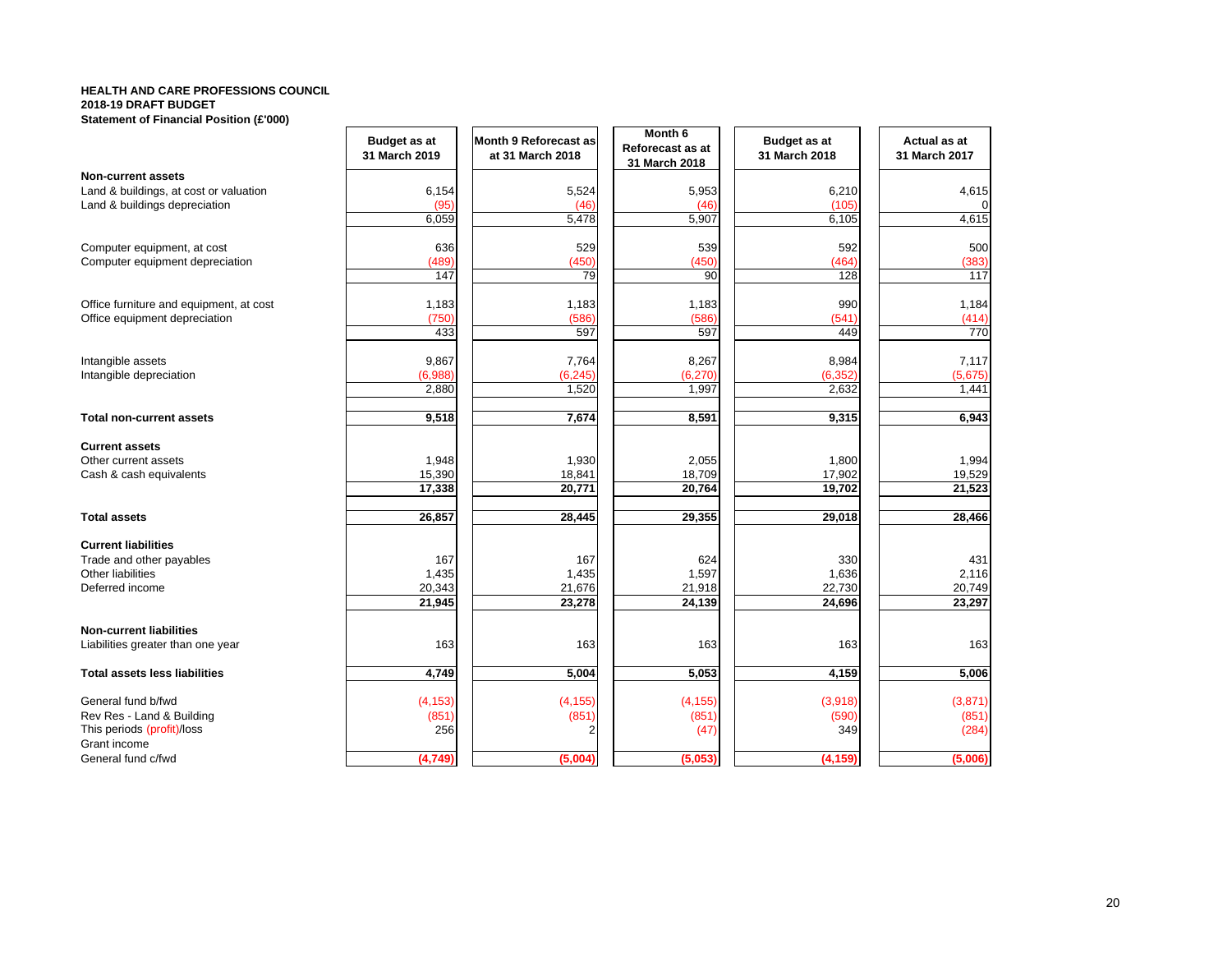## **HEALTH AND CARE PROFESSIONS COUNCIL 2018-19 DRAFT BUDGET**

#### **CAPITAL EXPENDITURE**

|                                            | <b>Budget</b><br>2018-19<br>£'000 | <b>Reforecast</b><br><b>M9</b><br>2017-18<br>£ | <b>M6 Reforecast</b><br>2017-18<br>£'000 | <b>Budget</b><br>2017-18<br>£'000 | <b>Actual</b><br>2016-17<br>£'000 |
|--------------------------------------------|-----------------------------------|------------------------------------------------|------------------------------------------|-----------------------------------|-----------------------------------|
| Project expenditure                        | 2,103                             | 608                                            | 1,120                                    | 1,302                             | 526                               |
| <b>Computer Equipment</b>                  |                                   |                                                |                                          |                                   |                                   |
| Software licences<br>Hardware new services | ۰<br>107                          | 40<br>29                                       | 30<br>40                                 | 92                                | 31<br>38                          |
|                                            | 107                               | 69                                             | 70                                       | 92                                | 68                                |
| Office equipment                           | ۰                                 |                                                |                                          |                                   | 27                                |
| <b>Land and buildings</b>                  | 630                               | 909                                            | 1,338                                    | 1,851                             | 249                               |
| Dilapidation                               |                                   |                                                |                                          |                                   | 163                               |
| <b>Total Capital expenditure</b>           | 2,840                             | 1,586                                          | 2,528                                    | 3,245                             | 1,034                             |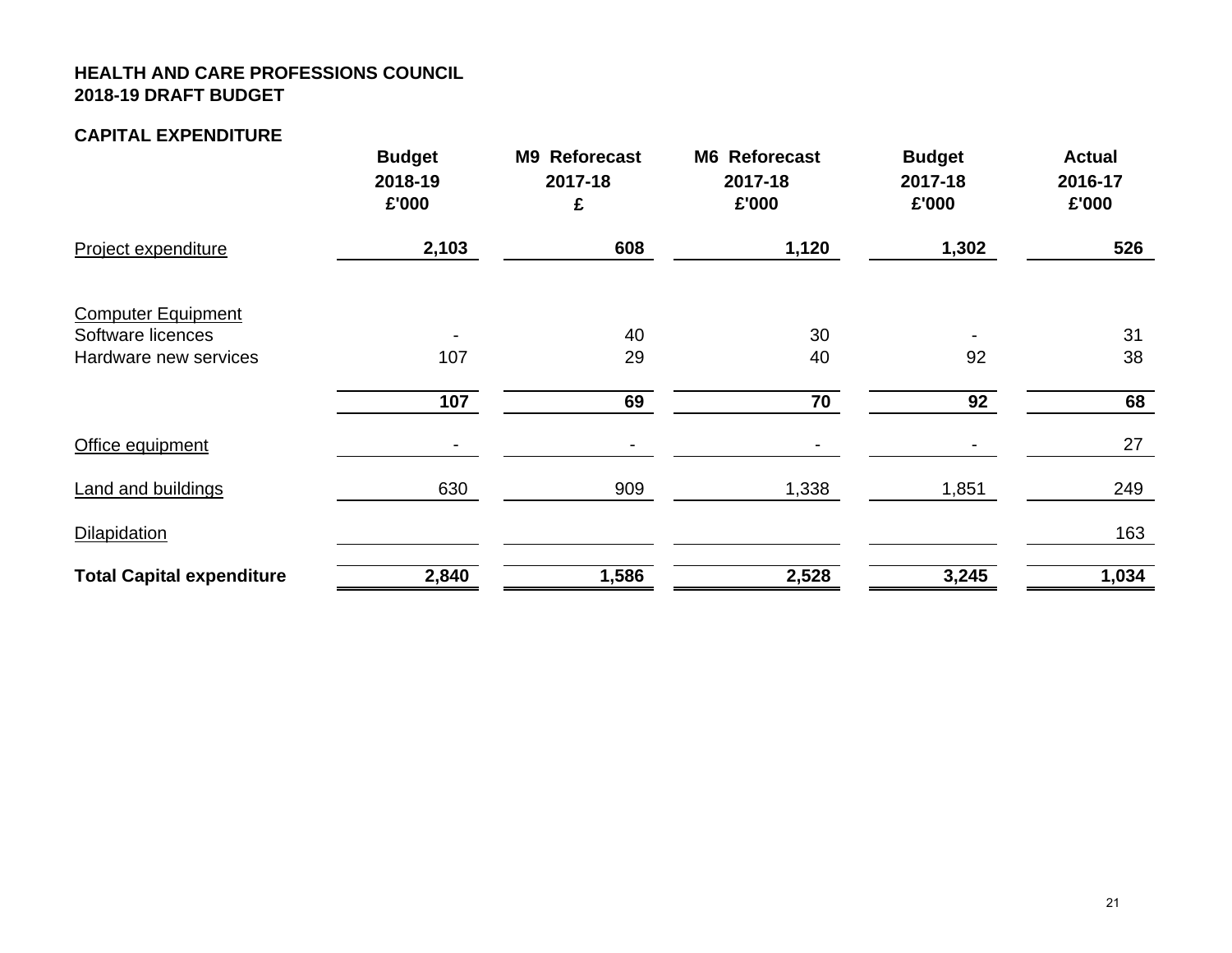#### **HEALTH AND CARE PROFESSIONS COUNCIL 2018-19 DRAFT BUDGET Cash Flow Statement 31 March 2019**

|                                                      | <b>Budget</b><br>2018-19<br>£'000 | <b>M9 Reforecast</b><br>2017-18<br>£'000 | M6 Reforecast<br>2017-18<br>£'000 | <b>Budget</b><br>2017-18<br>£'000 | <b>Actual</b><br>2016-17<br>£'000 |
|------------------------------------------------------|-----------------------------------|------------------------------------------|-----------------------------------|-----------------------------------|-----------------------------------|
| Cash flows from operating activities                 |                                   |                                          |                                   |                                   |                                   |
| Operating surplus/(deficit)                          | (256)                             | (151)                                    | (100)                             | (388)                             | 119                               |
| Depreciation and amortisation                        | 996                               | 854                                      | 879                               | 906                               | 1,103                             |
| Decrease/(increase) in debtors & prepayments         | (18)                              | 64                                       | (61)                              | (15)                              | (396)                             |
| Increase/(decrease) in creditors                     | 0                                 | (944)                                    | (326)                             | 72                                | 298                               |
| (Decrease)/increase in deferred income               | (1, 333)                          | 926                                      | 1,168                             | 1,685                             | 1,950                             |
| Net cash in/(out)flow from operating activities      | (611)                             | 750                                      | 1,560                             | 2,260                             | 3,074                             |
| Return on investments and servicing of finance       |                                   |                                          |                                   |                                   |                                   |
| Investment income                                    |                                   | 149                                      | 148                               |                                   | 164                               |
| <b>Capital expenditure and financial investments</b> |                                   |                                          |                                   |                                   |                                   |
| Purchase of tangible and intangible assets           | (2,840)                           | (1,586)                                  | (2,528)                           | (3,245)                           | (1,324)                           |
| Increase in cash                                     | (3, 451)                          | (687)                                    | (820)                             | (985)                             | 1,913                             |
|                                                      |                                   |                                          |                                   |                                   |                                   |
| Opening cash                                         | 18,841                            | 19,529                                   | 19,529                            | 19,529                            | 17,615                            |
| Closing cash                                         | 15,390                            | 18,841                                   | 18,709                            | 18,543                            | 19,529                            |
| <b>Cash movement</b>                                 | (3, 451)                          | (687)                                    | (820)                             | (985)                             | 1,913                             |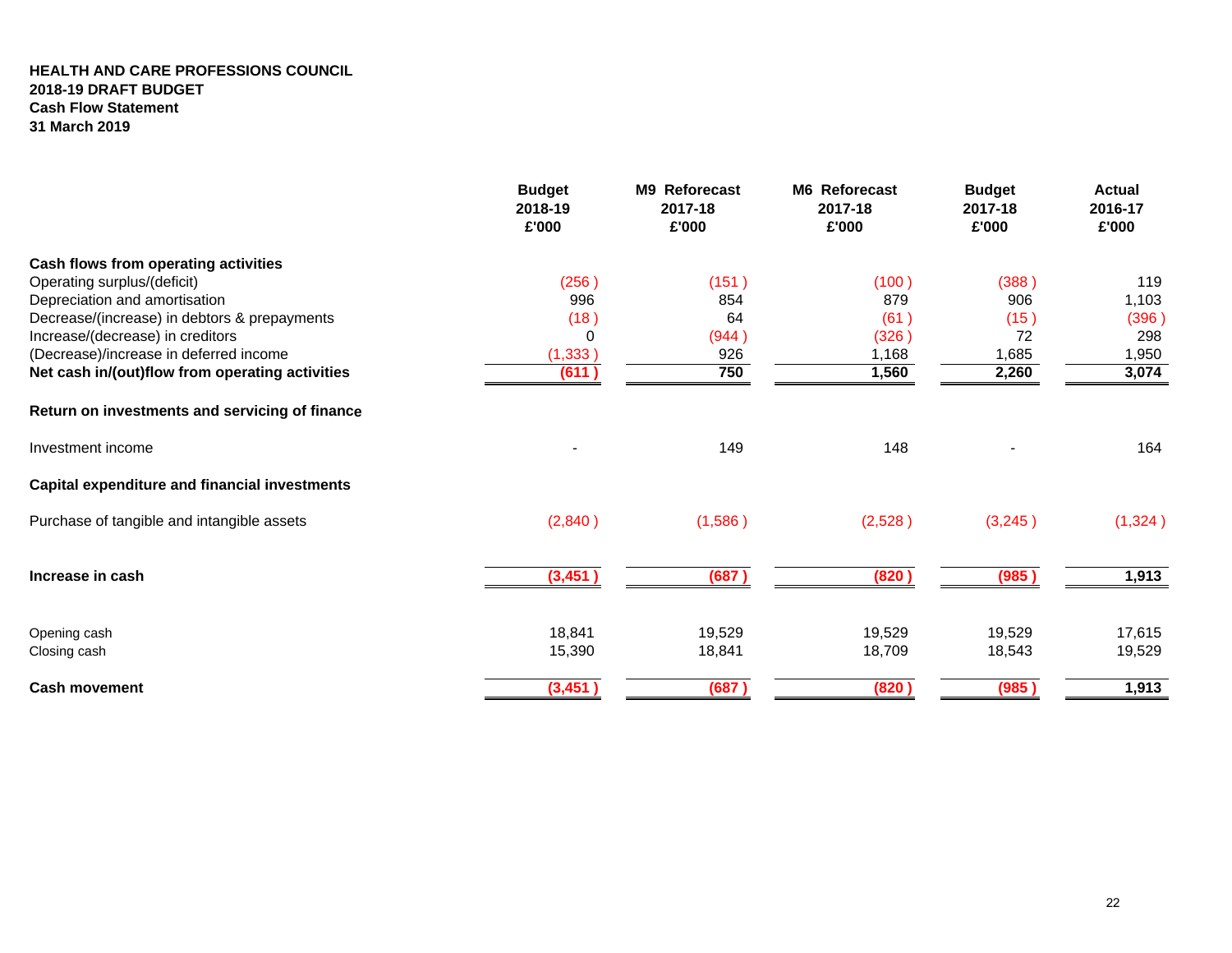#### **HEALTH AND CARE PROFESSIONS COUNCIL**

**2018-19 DRAFT BUDGET**

| <b>Expenditure By Month</b>                            | 2016-17         | 2017-18                | 2017-18                 | 2017-18                        | 2018-19        | <b>MONTHLY DRAFT BUDGET (£'000)</b> |                |                |                       |            |             |            |                |                |            |       |                |
|--------------------------------------------------------|-----------------|------------------------|-------------------------|--------------------------------|----------------|-------------------------------------|----------------|----------------|-----------------------|------------|-------------|------------|----------------|----------------|------------|-------|----------------|
|                                                        | Actual<br>(000) | <b>Budget</b><br>(000) | M6<br>Forecast<br>(000) | M9<br><b>Forecast</b><br>(000) | <b>Budget</b>  | <b>APR</b>                          | <b>MAY</b>     | <b>JUN</b>     | <b>JUL</b>            | <b>AUG</b> | <b>SEPT</b> | <b>OCT</b> | <b>NOV</b>     | <b>DEC</b>     | <b>JAN</b> | FEB   | <b>MAR</b>     |
| Payroll                                                |                 |                        |                         |                                |                |                                     |                |                |                       |            |             |            |                |                |            |       |                |
| Basic Pay-Fixed Term Contract                          | 282             | 626                    | 1,202                   | 1,193                          | 597            | 62                                  | 62             | 51             | 48                    | 48         | 48          | 47         | 47             | 47             | 47         | 47    | 44             |
| <b>Basic Pay-Permanent</b>                             | 8,515           | 9,129                  | 8,166                   | 8,109                          | 9,698          | 798                                 | 803            | 798            | 806                   | 810        | 809         | 807        | 807            | 812            | 814        | 816   | 817            |
| NI ER-Fixed Term Contract                              | 29              | 75                     | 121                     | 122                            | 72             |                                     | $\overline{7}$ | 6              | -6                    |            | 6           |            | 6              | 6              | 6          | 6     |                |
| NI ER-Permanent                                        | 934             | 1,103                  | 917                     | 912                            | 1,162          | 95                                  | 96             | 96             | 97                    | 97         | 97          | 97         | 97             | 97             | 97         | 97    | 98             |
| Overtime-Fixed Term Contract                           | 3               |                        | 15                      | 14                             |                |                                     |                |                |                       |            |             |            |                |                |            |       |                |
| Overtime-Permanent                                     | 134             | 137                    | 110                     | 131                            | 144            |                                     |                | $\overline{7}$ | 17                    | 11         | 17          | 31         | 30             |                |            |       | 5              |
| Pension ER-Fixed Term Contract<br>Pension ER-Permanent |                 | 18                     | 30                      | 36                             | 36             |                                     | 47             | 3<br>47        | 3                     | 2<br>48    | 3<br>48     | 3<br>48    | 3<br>48        | 3              | 48         |       | 3              |
| Medical insurance                                      | 501             | 528                    | 512                     | 528                            | 584            | 47                                  |                |                | 48                    |            |             |            |                | 48             |            | 48    | 60             |
| Payroll contingency                                    | (11)            | 25                     |                         | 20                             | 25             |                                     |                |                |                       |            |             |            | 10             |                |            |       | 15             |
| <b>Staff Recruitment</b>                               | 163             | 165                    | 228                     | 186                            | 228            | 19                                  | 19             | 19             | 19                    | 19         | 19          | 19         | 19             | 19             | 19         | 19    | 19             |
| <b>Temporary Staff</b>                                 | 897             | 184                    | 704                     | 831                            | 295            | 24                                  | 21             | 24             | 24                    | 18         | 21          | 28         | 32             | 25             | 29         | 22    | 26             |
| <b>Payroll Subtotal</b>                                | 11,456          | 11,994                 | 12,013                  | 12,087                         | 12,855         | 1,069                               | 1,064          | 1,052          | 1,068                 | 1,061      | 1,069       | 1,085      | 1,098          | 1,062          | 1,071      | 1,064 | 1,092          |
| <b>Council &amp; Committee Costs</b>                   |                 |                        |                         |                                |                |                                     |                |                |                       |            |             |            |                |                |            |       |                |
| Conferences                                            |                 | 11                     |                         |                                |                |                                     |                |                |                       |            |             |            |                |                |            |       | $\vert$ 1      |
| Council & Committee Training                           | 10              | 10                     |                         |                                |                |                                     |                |                |                       |            |             |            |                |                | З          |       |                |
| Council Meetings Fee                                   | 174             | 166                    | 166                     | 173                            | 177            |                                     | 10             | 5              | 27                    |            | 14          | 31         | 8              | $\overline{7}$ | 27         | 14    | 29             |
| Council Meetings T&S                                   | 67              | 91                     | 80                      | 73                             | 73             |                                     | 5              | 3              | 18                    |            | 6           | 14         | 5              | 3              |            | 6     |                |
| Taxation                                               | 15              | 56                     | 41                      | 32                             | 46             |                                     | $\overline{4}$ | 2              | $\boldsymbol{\Delta}$ |            | 5           | 11         | 3              | $\overline{2}$ | 3          |       | $\overline{4}$ |
| <b>Council Committee Costs Subtotal</b>                | 270             | 334                    | 298                     | 286                            | 308            | 8                                   | 20             | 10             | 49                    | 6          | 26          | 59         | 17             | 13             | 36         | 26    | 40             |
| <b>Travel &amp; Subsistence</b>                        |                 |                        |                         |                                |                |                                     |                |                |                       |            |             |            |                |                |            |       |                |
| EMT fares, accommodation & subsistenc                  | 44              | 46                     | 55                      | 51                             | 33             |                                     | $\overline{2}$ | 5              |                       |            |             | 9          | $\overline{2}$ |                | 2          |       | $\overline{a}$ |
| Accommodation                                          | 44              | 35                     | 33                      | 33                             | 36             |                                     |                |                |                       |            |             |            |                |                |            |       |                |
| Conferences                                            |                 |                        |                         |                                | 10             |                                     |                |                |                       |            |             |            |                |                |            |       |                |
| Hospitality                                            | 3               |                        |                         |                                |                |                                     |                |                |                       |            |             |            |                |                |            |       |                |
| Subsistence & others                                   | 14              | 17                     | 13                      | 14                             | 17             |                                     |                | $\overline{2}$ |                       |            |             |            |                | 3              |            |       | 11             |
| Travel & Fare                                          | 83              | 94                     | 80                      | 77                             | 98             |                                     | 9              | 8              | 8                     | 6          |             | 8          | $\mathbf{Q}$   | $\overline{7}$ | 8          |       | 9              |
| <b>Travel Subsistence Subtotal</b>                     | 190             | 202                    | 188                     | 179                            | 195            | 16                                  | 16             | 19             | $\overline{17}$       | 9          | 17          | 21         | 20             | 13             | 15         | 15    | 17             |
| <b>Computer Costs</b>                                  |                 |                        |                         |                                |                |                                     |                |                |                       |            |             |            |                |                |            |       |                |
| General software support & maintenance                 | 318             | 569                    | 542                     | 524                            | 672            | 56                                  | 56             | 56             | 56                    | 56         | 56          | 56         | 56             | 56             | 56         | 56    | 56             |
| Hardware <£5000                                        | 34              | 19                     | 19                      | 23                             | 23             |                                     |                | $\overline{2}$ |                       |            |             | 16         |                | $\overline{2}$ |            |       |                |
| Hardware maintenance                                   | 95              | 128                    | 126                     | 108                            | 135            | 11                                  | 11             | 11             | 11                    | 11         | 11          | 11         | 11             | 11             | 11         | 11    | 11             |
| <b>IT Consumables</b>                                  | 3.702           | 2.879                  | .585                    | .285                           | 2.879          | .000                                | .000           | 1.379          | .000                  | .000       | .500        | .000       | .000           | .000           | .500       | .000  | .500           |
| Managed Web/Internet Services                          | 378             | 278                    | 260                     | 257                            | 287            | 24                                  | 24             | 24             | 24                    | 24         | 24          | 24         | 24             | 24             | 24         | 24    | 24             |
| NetRegulate software support and mainte                | 205             | 198                    | 194                     | 191                            | 194            | 16                                  | 16             | 16             | 16                    | 16         | 16          | 16         | 16             | 16             | 16         | 16    | 16             |
| Offsite tape data archive                              | $\overline{2}$  |                        |                         |                                | $\overline{2}$ |                                     |                |                |                       |            |             |            |                |                |            |       |                |
| Specialist External Support IT                         | 23              | 15                     | 26                      | 40                             | 27             |                                     | 3              |                |                       |            |             |            |                |                | З          |       | $\overline{2}$ |
| <b>Computer Costs Subtotal</b>                         | 1,059           | 1,213                  | 1,170                   | 1,145                          | 1,342          | 107                                 | 110            | 112            | 110                   | 113        | 111         | 126        | 110            | 111            | 111        | 109   | 109            |
| <b>Office Services</b>                                 |                 |                        |                         |                                |                |                                     |                |                |                       |            |             |            |                |                |            |       |                |
| Catering                                               | 130             | 144                    | 135                     | 124                            | 196            | 11                                  | 12             | 11             | 12                    | 11         | 20          | 19         | 20             | 19             | 20         | 20    | 20             |
| Mobile Phone & Blackberry                              | 35              | 39                     | 31                      | 28                             | 32             |                                     | 3              | 3              | 3                     | 2          | 3           | 3          | 3              | 3              | 3          | 3     | 3              |
| Postage                                                | 494             | 530                    | 243                     | 23'                            | 199            | 21                                  | 21             | 16             | 16                    | 16         | 16          | 16         | 16             | 16             | 16         | 16    | 16             |
| <b>Printing &amp; Stationery</b>                       | 682<br>326      | 635<br>276             | 828<br>295              | 761                            | 776            | 56<br>26                            | 60<br>25       | 45             | 42<br>23              | 45<br>25   | 139         | 132<br>24  | 64<br>25       | 50<br>22       | 42<br>24   | 41    | 61<br>25       |
| Room Hire                                              |                 |                        |                         | 342                            | 292<br>40      |                                     |                | 24             | 20                    |            | 24          |            |                |                |            | 25    |                |
| Relocation costs<br>Video Conferencing                 | 44              |                        | 58                      | 59                             | 42             |                                     |                | 20             |                       |            |             |            |                |                |            |       |                |
| Couriers                                               | 30              | 31                     | 31                      | 35                             | 32             |                                     | 3              | 3              |                       |            |             |            |                |                |            |       | 3              |
| Office equipment < £5000                               | 35              | 50                     | 71                      | 16                             | 174            | 50                                  | 100            | 10             |                       |            |             |            |                |                |            |       |                |
| Office Equipment Disposals                             |                 |                        |                         |                                |                |                                     |                |                |                       |            |             |            |                |                |            |       |                |
| Office equipment rental                                | 2               |                        |                         |                                |                |                                     |                |                |                       |            |             |            |                |                |            |       |                |
| Other Office Services                                  | 14              |                        |                         |                                |                |                                     |                |                |                       |            |             |            |                |                |            |       |                |
| Telephone                                              | 38              | 40                     | 30                      | 29                             | 39             |                                     |                |                |                       |            |             |            |                |                |            |       |                |
| Publications                                           |                 |                        |                         |                                | $\overline{2}$ |                                     |                |                |                       |            |             |            |                |                |            |       |                |
| <b>Office Services Subtotal</b>                        | 1,828           | 1,759                  | 1,729                   | 1,630                          | 1,833          | 176                                 | 229            | 142            | 126                   | 109        | 217         | 205        | 141            | 121            | 116        | 117   | 135            |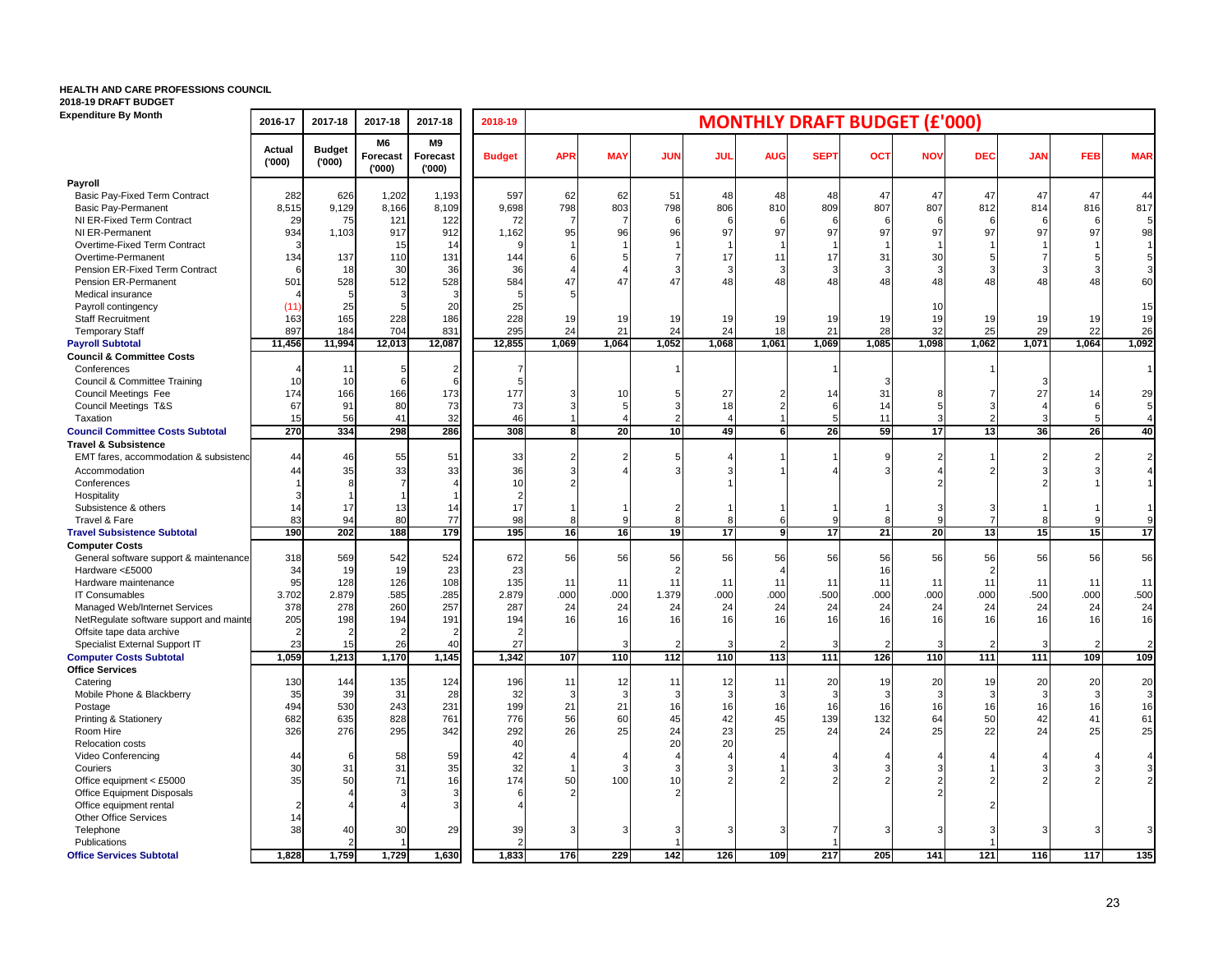| <b>Expenditure By Month</b>              | 2016-17         | 2017-18                | 2017-18                 | 2017-18                 | 2018-19        | <b>MONTHLY DRAFT BUDGET (£'000)</b> |                      |                      |                      |                       |              |            |              |                      |                |                      |                      |
|------------------------------------------|-----------------|------------------------|-------------------------|-------------------------|----------------|-------------------------------------|----------------------|----------------------|----------------------|-----------------------|--------------|------------|--------------|----------------------|----------------|----------------------|----------------------|
|                                          | Actual<br>(000) | <b>Budget</b><br>(000) | M6<br>Forecast<br>(000) | M9<br>Forecast<br>(000) | <b>Budget</b>  | <b>APR</b>                          | <b>MAY</b>           | <b>JUN</b>           | <b>JUL</b>           | <b>AUG</b>            | <b>SEPT</b>  | <b>OCT</b> | <b>NOV</b>   | <b>DEC</b>           | <b>JAN</b>     | <b>FEB</b>           | <b>MAR</b>           |
| <b>Property Services</b>                 |                 |                        |                         |                         |                |                                     |                      |                      |                      |                       |              |            |              |                      |                |                      |                      |
| Security                                 | 44              | 63                     | 67                      | 65                      | 57             |                                     | 10                   | 4                    |                      |                       |              |            | 7            |                      |                |                      |                      |
| <b>Building Refurbishment</b>            | (8)             | 85                     | 98                      | 74                      | 102            |                                     | $\alpha$             | 9                    |                      |                       | $\mathbf{Q}$ |            | $\mathbf{Q}$ |                      | 9              |                      |                      |
| <b>Business Rates</b>                    | 293             | 426                    | 421                     | 421                     | 421            | 35                                  | 35                   | 35                   | 35                   | 35                    | 35           | 35         | 35           | 35                   | 35             | 35                   | $35\,$               |
| <b>Cleaning Contractors</b>              | 137             | 149                    | 130                     | 114                     | 150            | 13                                  | 13                   | 13                   | 13                   | 13                    | 13           | 13         | 13           | 13                   | 13             | 13                   | 13                   |
| <b>Cleaning Materials</b>                | 9               | 13                     | 10                      | 13                      | 13             |                                     |                      |                      |                      |                       |              |            |              |                      |                |                      |                      |
| Electricity                              | 86              | 86                     | 51                      | 44                      | 54             |                                     |                      |                      |                      |                       |              |            |              |                      |                |                      |                      |
| Gas                                      | 17              | 16                     |                         |                         | 8              |                                     |                      |                      |                      |                       |              |            |              |                      |                |                      |                      |
| Maintenance contracts                    | 51              | 113                    | 108                     | 98                      | 120            | 10                                  | 10                   | 10                   | 10                   | 10                    | 10           | 10         | 10           | 10                   | 10             | 10                   | 10                   |
| Repairs&Maintenance                      | 121             | 66                     | 73                      | 77                      | 62             |                                     |                      |                      |                      |                       |              |            |              |                      |                |                      | 5                    |
| Waste Disposal                           | 12              | 29                     | 30                      | 29                      | 36             |                                     |                      | 3                    |                      |                       |              |            |              |                      |                |                      | 3                    |
| Water                                    | 6               | 10                     | Я                       |                         | $\overline{7}$ |                                     |                      | -1                   |                      |                       |              |            |              |                      |                |                      | $\mathbf{1}$         |
| Rent                                     | 812             | 809                    | 794                     | 794                     | 809            | 67                                  | 67                   | 67                   | 67                   | 67                    | 67           | 67         | 67           | 67                   | 67             | 67                   | 67                   |
| Service Charge                           | 29              | 32                     | 31                      | 35                      | 32             |                                     |                      |                      |                      | 3                     |              |            |              |                      | 3              | 3                    | 3                    |
| Dilapidations                            | (19)            | 74                     |                         |                         |                |                                     |                      |                      |                      |                       |              |            |              |                      |                |                      |                      |
| <b>Property Services Subtotal</b>        | 1,591           | 1,971                  | 1,834                   | 1,780                   | 1,877          | 156                                 | 162                  | 156                  | 156                  | 156                   | 156          | 156        | 159          | 156                  | 156            | 156                  | 156                  |
| <b>Communications</b>                    |                 |                        |                         |                         |                |                                     |                      |                      |                      |                       |              |            |              |                      |                |                      |                      |
| <b>Annual Reports</b>                    | 6               |                        |                         |                         |                |                                     |                      |                      |                      |                       |              |            |              |                      |                |                      |                      |
| <b>Brochures</b>                         | 60              | 52                     | 60                      | 63                      | 54             |                                     | 10                   |                      |                      | 10                    |              |            | 10           |                      | 13             |                      |                      |
| Campaigns                                | 73              | 57                     | 51                      | 48                      | 52             |                                     |                      | 10                   |                      | 10                    |              |            | 13           |                      |                | 12                   |                      |
| Conferences & Exhibitions                | 25              | 30                     | 21                      | 22                      | 25             |                                     | 5                    |                      |                      |                       |              |            |              |                      |                |                      |                      |
| <b>Internal Communications</b>           | 85              | 48                     | 14                      | 16                      | 17             | 10                                  |                      |                      |                      |                       |              |            |              |                      |                |                      |                      |
| Marketing & Promotions                   |                 |                        |                         |                         |                |                                     |                      |                      |                      |                       |              |            |              |                      |                |                      |                      |
| Meet the HPC events                      | 31              | 71                     | 61                      | 55                      | 50             |                                     |                      |                      |                      |                       |              |            |              |                      |                |                      |                      |
| Public Affairs & Stakeholder             | 30              | 38                     | 53                      | 53                      | 41             |                                     |                      | g                    |                      |                       |              |            |              |                      |                |                      |                      |
| Translations                             | 3               |                        |                         |                         |                |                                     |                      |                      |                      |                       |              |            |              |                      |                |                      |                      |
| Web                                      | 3               | 37                     | 19                      | 16                      | 35             |                                     | 5                    | 10                   | 10                   |                       |              |            |              |                      |                |                      |                      |
| Research                                 | 93              | 103                    | 93                      | 76                      | 100            | 15                                  | 35                   |                      |                      |                       | 35           |            |              | 15                   |                |                      |                      |
| Standards of Proficiency                 |                 |                        |                         |                         |                |                                     |                      |                      |                      |                       |              |            |              |                      |                |                      |                      |
| <b>Communications Subtotal</b>           | 411             | 446                    | 384                     | 355                     | 383            | 35                                  | 63                   | 34                   | 30                   | 22                    | 51           | 16         | 31           | 21                   | 29             | 30                   | 20                   |
| <b>Partners</b>                          |                 |                        |                         |                         |                |                                     |                      |                      |                      |                       |              |            |              |                      |                |                      |                      |
| Panels Fees - Panel members              | 885             | 813                    | 854                     | 924                     | 777            | 62                                  | 62                   | 62                   | 63                   | 64                    | 64           | 66         | 67           | 58                   | 70             | 70                   | 70                   |
| Panels Fees - Legal Assessor             | 1,162           | 1,214                  | 1,208                   | 1,292                   | 1,136          | 93                                  | 91                   | 91                   | 92                   | 93                    | 94           | 94         | 97           | 83                   | 102            | 103                  | 102                  |
| Panels Fees - Panel chair                | 651             | 681                    | 710                     | 756                     | 653            | 52                                  | 52                   | 52                   | 53                   | 53                    | 54           | 55         | 56           | 49                   | 59             | 59                   | 59                   |
| Registration Appeals Travel & Subsistend |                 |                        |                         |                         |                |                                     |                      |                      |                      |                       |              |            |              |                      |                |                      | $\overline{1}$       |
| Registration Appeals - Fees chair        | 6               |                        |                         |                         |                |                                     |                      |                      |                      |                       |              |            |              |                      |                |                      |                      |
| Registration Appeals - Panel member      | 5               |                        |                         |                         |                |                                     |                      |                      |                      |                       |              |            |              |                      |                |                      |                      |
| Registration Appeals - Legal Assessor    | $\overline{4}$  |                        |                         |                         |                |                                     |                      |                      |                      |                       |              |            |              |                      |                |                      |                      |
| Witness Travel and Subsistence           | 216             | 183                    | 168                     | 175                     | 153            | 12                                  | 12                   | 12                   | 12                   | 12                    | 13           | 13         | 13           | 11                   | 14             | 15                   | 14                   |
| Annual Monitoring (fees)                 | 29              | 31                     | 22                      | 22                      | 23             |                                     |                      | 3                    |                      |                       |              |            |              |                      |                |                      |                      |
| Approvals (fees)                         | 55              | 75                     | 80                      | 75                      | 91             | 11                                  | 17                   | 10                   |                      |                       | 8            |            |              |                      | 6              | 10                   | 14                   |
| Major change (fees)                      | 32              | 34                     | 24                      | 22                      | 27             |                                     | 2                    | $\overline{2}$       |                      |                       | 2            |            |              |                      | $\overline{2}$ | $\overline{2}$       | 3 <sup>1</sup>       |
| Partners travel                          | 509             | 527                    | 533                     | 554                     | 544            | 48                                  | 47                   | 45                   | 43                   | 42                    | 44           | 43         | 47           | 43                   | 48             | 47                   | 49                   |
| Partners accomodation                    | 683             | 682                    | 688                     | 742                     | 674            | 57                                  | 58                   | 55                   | 53                   | 52                    | 55           | 54         | 57           | 50                   | 60             | 61                   | 62                   |
| Partners subsistence                     | 71              | 68                     | 61                      | 65                      | 62             |                                     | 6                    | 5                    |                      | 5                     | 5            |            | 5            |                      | 5              | 5                    | 5                    |
| Partners Recruitment & Interviews        | 37              | 32                     | 40                      | 38                      | 49             |                                     | 11                   | $\overline{4}$       |                      |                       | 6            |            |              |                      | 11             |                      |                      |
|                                          | 115             |                        |                         |                         | 167            |                                     | 14                   |                      |                      |                       |              |            |              |                      | 14             | 14                   |                      |
| Partners Training                        | 150             | 168<br>151             | 160<br>136              | 160<br>136              | 165            | 14<br>26                            | 14                   | 14<br>13             | 14<br>10             | 14                    | 14<br>12     | 14<br>15   | 14<br>44     | 14<br>17             | <sub>9</sub>   |                      | 14<br>$\overline{1}$ |
| <b>CPD</b> Assessments                   |                 |                        |                         |                         |                |                                     |                      |                      |                      |                       |              |            |              |                      |                |                      |                      |
| <b>Grandparentlng Assessments</b>        |                 |                        |                         |                         |                |                                     |                      |                      |                      |                       | 42           |            |              |                      |                |                      |                      |
| International Assessors Fees             | 668<br>6        | 579<br>26              | 597<br>18               | 588<br>17               | 506<br>20      | 42                                  | 42<br>$\overline{2}$ | 42<br>$\overline{2}$ | 42<br>$\overline{2}$ | 42                    | 2            | 42         | 42           | 42<br>$\overline{2}$ | 42             | 42<br>$\overline{2}$ | 42<br>$\overline{2}$ |
| Test of Competence & Aptitude Test       |                 |                        |                         |                         |                |                                     |                      |                      |                      | $\overline{2}$<br>390 |              |            |              |                      | $\overline{2}$ | 441                  | 445                  |
| <b>Partners Subtotal</b>                 | 5,288           | 5,293                  | 5,328                   | 5,595                   | 5,081          | 441                                 | 432                  | 416                  | 398                  |                       | 416          | 414        | 454          | 383                  | 450            |                      |                      |